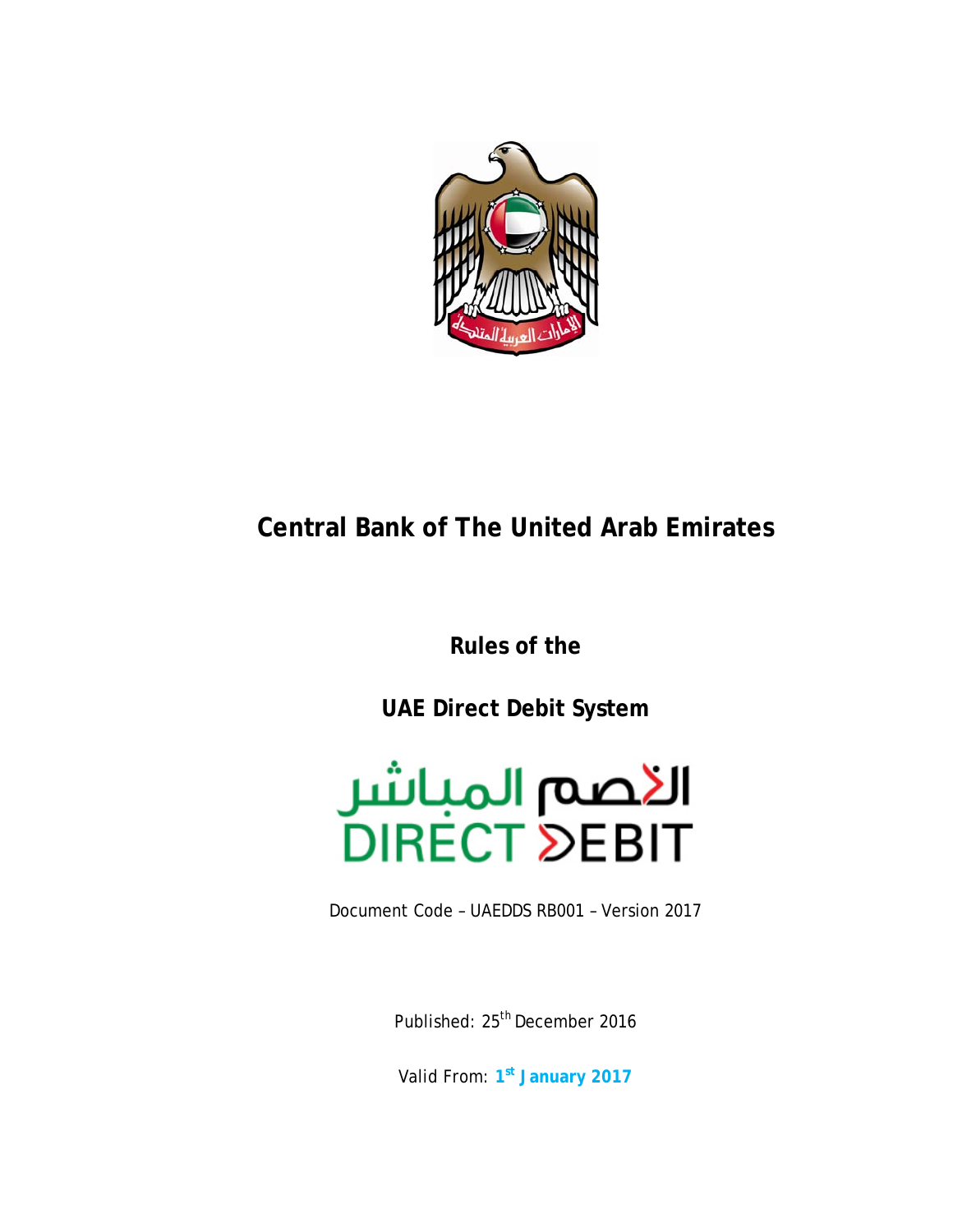## **COPYRIGHT**

The Central Bank of the UAE (CBUAE) owns the copyright of this document. This document may not be reproduced, transmitted electronically or otherwise, in whole or in part, without the written permission of the CBUAE.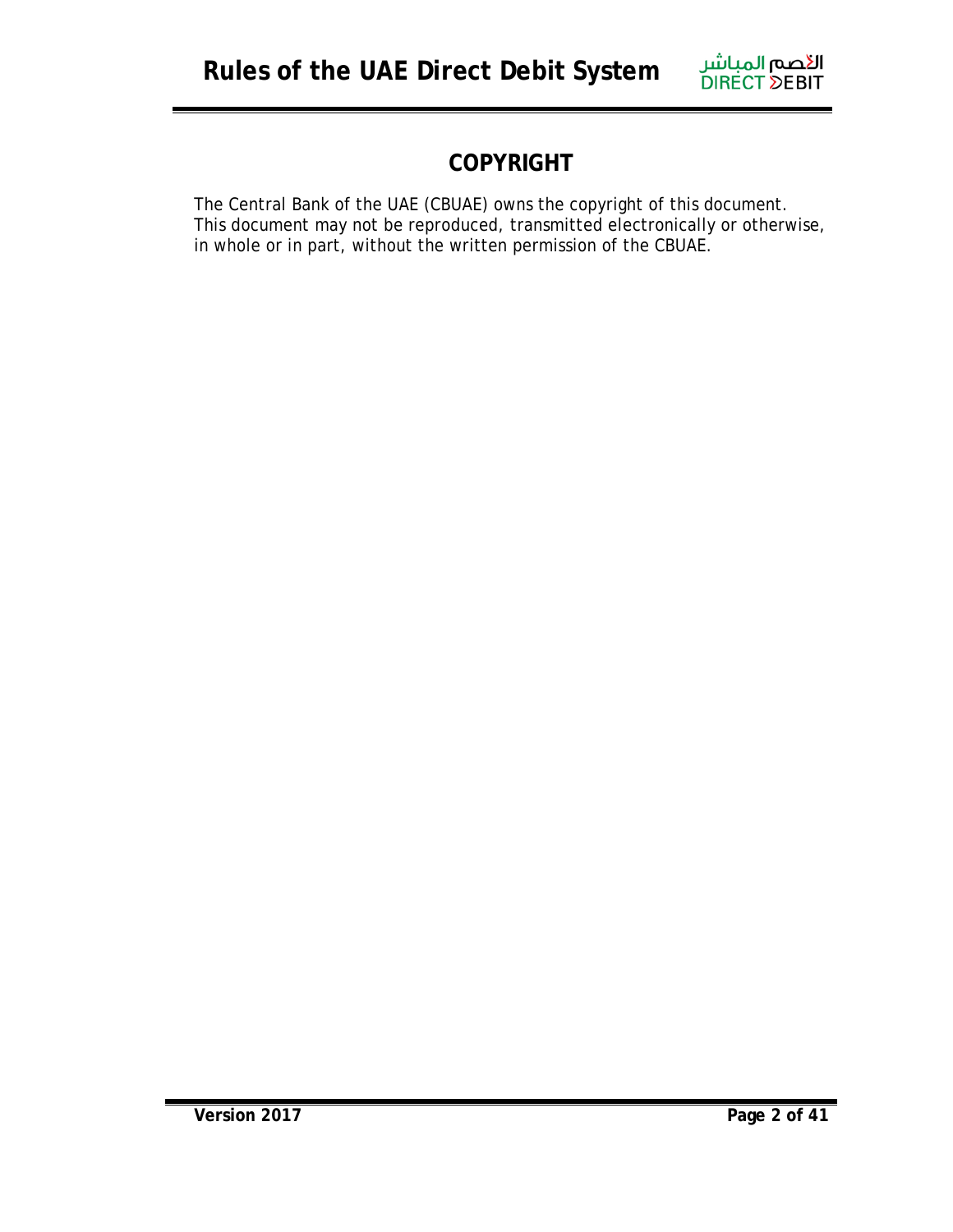## **DISTRIBUTION**

**Office of H.E The Governor of the CBUAE Office of H.E The Deputy Governor of the CBUAE Banking Supervision Department Monetary Policy & Financial Stability Department Banking Operations & Payment Systems Department Payment Systems Oversight Unit IT Division Legal Affairs Division. All UAEDDS Participants UAE Banks Federation All Originators**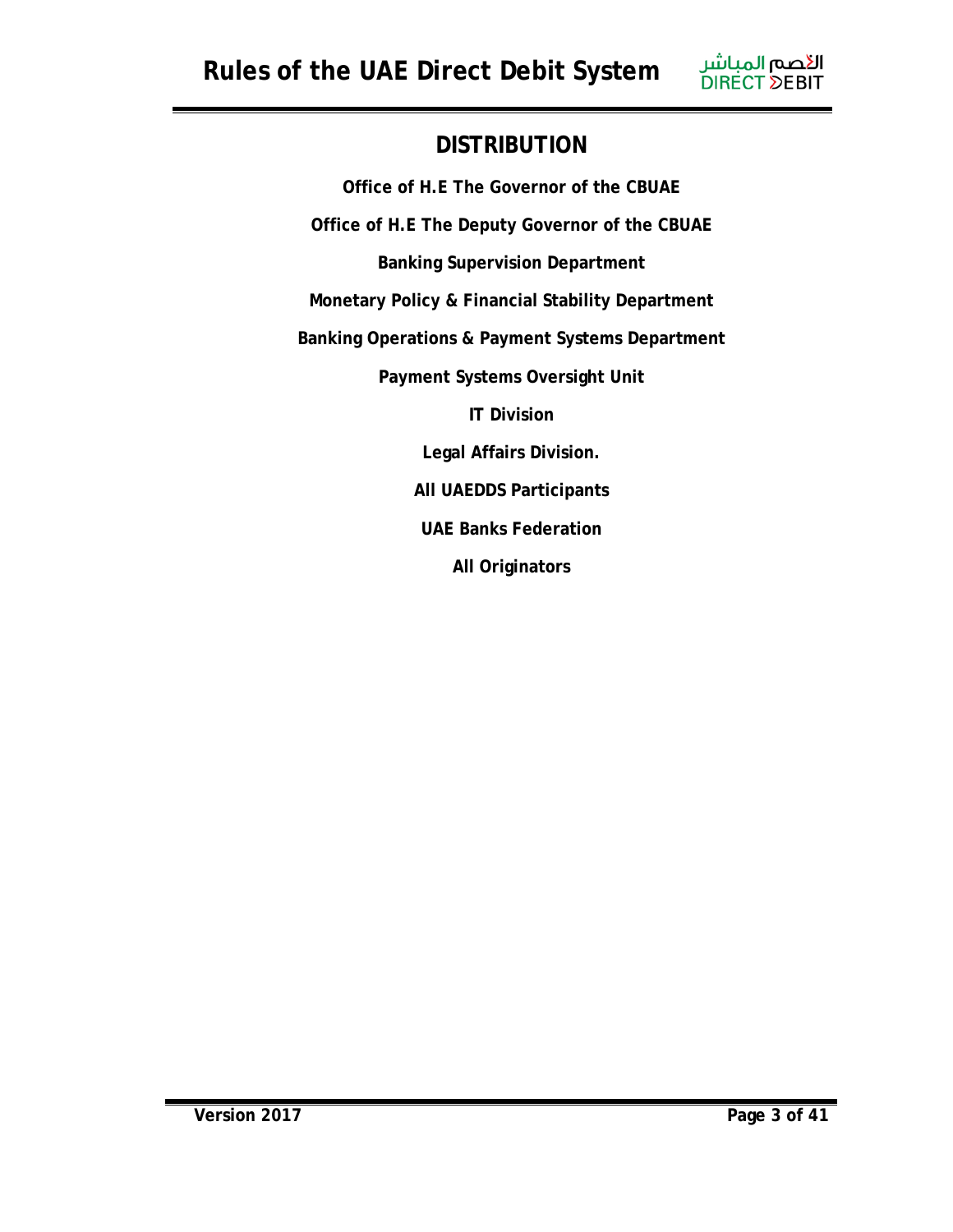## **TABLE OF CONTENTS**

| 1.  |  |
|-----|--|
| 2.  |  |
| 3.  |  |
| 4.  |  |
| 5.  |  |
| 6.  |  |
| 7.  |  |
| 8.  |  |
| 9.  |  |
| 10. |  |
| 11. |  |
| 12. |  |
| 13. |  |
| 14. |  |
|     |  |
|     |  |
|     |  |
|     |  |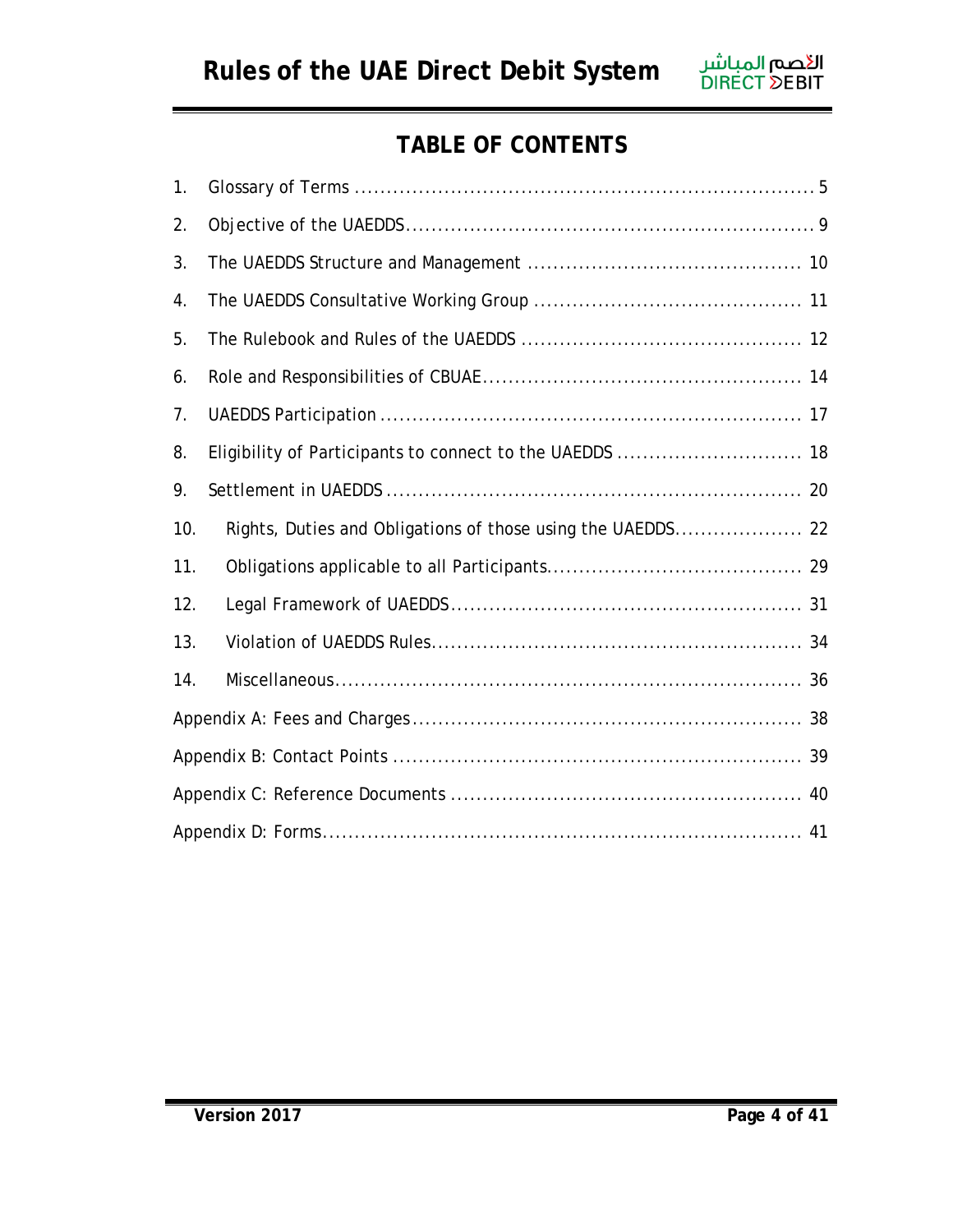## **1. Glossary of Terms**

In this document, unless the context otherwise requires:

- a) **Banking Participants** shall mean all banks operating in the UAE and licensed by the CBUAE
- b) **Central Bank or C B U A E** shall mean the Central Bank of the UAE established under the Union Law (10) of 1980, concerning the Central Bank, the monetary system and the organization of banking
- c) **Current Account** shall mean an account held with the CBUAE and maintained by a Participant for the purpose of settlement of payment obligations incurred through using UAEDDS
- d) **UAEDDS CWG means the UAEDDS Consultative Working Group.**
- e) **Debit Request** means a particular transaction where a debit is made for a specified amount, according to the direct debit authority, based on a request from the Originator through their Sponsoring-Bank.
- f) **Direct Debit Authority (DDA)** means a documented form signed by the Payer authorizing the Paying-Bank to direct debit his account for payment(s) to the Originator
- g) **Fees** shall mean the normal processing fees which are levied by the CBUAE in respect of providing the UAEDDS service
- h) **Funds Transfer** shall mean the respective debiting and crediting of payer and payee accounts held at the CBUAE as a consequence of and in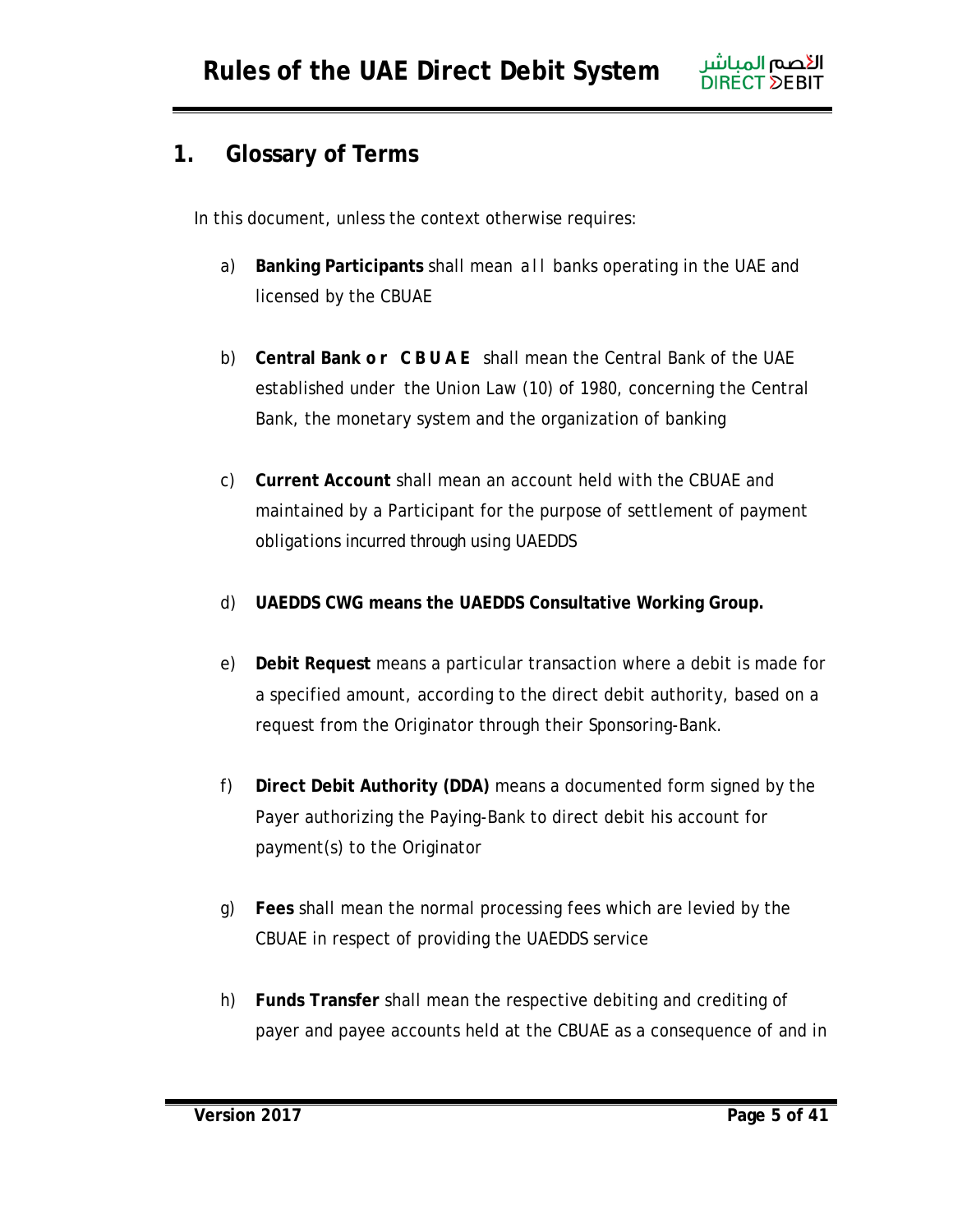accordance with UAEDDS claims processing

- i) **H.E the Governor** shall mean the Governor of the CBUAE
- j) **ITD** shall mean the Information Technology Division of the CBUAE which is responsible for the implementation and operation of the IT systems which support the UAEDDS
- k) **Mandated Turnaround Times** mean the time period stipulated in UAEDDS Document UAEDDS AUX 002 – UAEDDS MANDATED TATS (as amended, supplemented or replaced from time to time) (see Appendix C) for a relevant action to be taken under the UAEDDS.
- l) **Non-Banking Participants** shall mean non-banking financial institutions such as governmental bodies
- m) **Notice** shall mean a notification communicated electronically or in writing.
- n) **OIC** The Originator Identification Code that uniquely identifies the originator in the UAEDDS generated and issued by the CBUAE
- o) **Originator** shall mean service or good providers including financial services.
- p) **Originator Indemnity** shall mean the indemnity provided by the Originator to the Sponsoring Bank and all Participants of the UAEDDS
- q) **Participant** shall mean a signatory to the UAEDDS Participant Undertaking maintaining a current account with the CBUAE.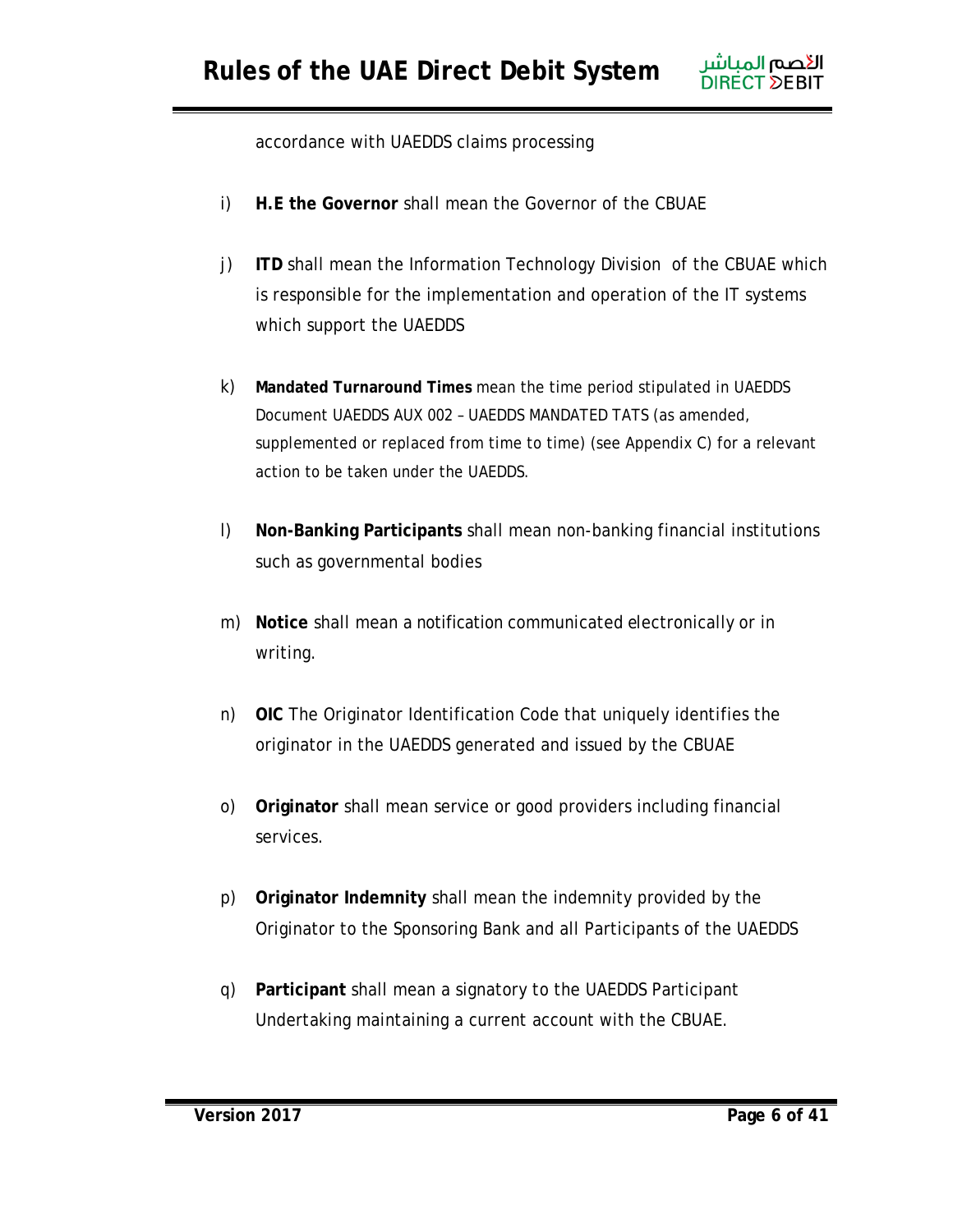- r) **Participant System** shall refer collectively to all components of the system implemented at the Participants premises for processing of messages with the UAEDDS.
- s) **Participant Undertaking** shall mean an undertaking signed by the Participant to abide by the UAEDDS rules.
- t) **Payer** shall mean the person making the Direct Debit Authorization
- u) **Paying-Bank** means the bank where the Payer holds the account and authorized to carry the direct debit arrangement.
- v) **Presenter** shall mean the Originator/Sponsoring Bank who submits a UAEDDS claim for settlement
- w) **PSOUU** shall refer to the Payment Systems Oversight Unit
- x) **BOPSD** shall refer to the Banking Operations and Payment Systems Department
- y) **Sponsoring Bank** shall mean the Participant who sponsors the Originator in the UAEDDS
- z) **System Specification Manual (SSM)** shall mean the document issued by the CBUAE covering the technical specification of the UAEDDS message formats
- aa) **The Rules or UAEDDS Rules** shall mean the body of rules governing the UAEDDS and constituted by this Rulebook and any UAEDDS Document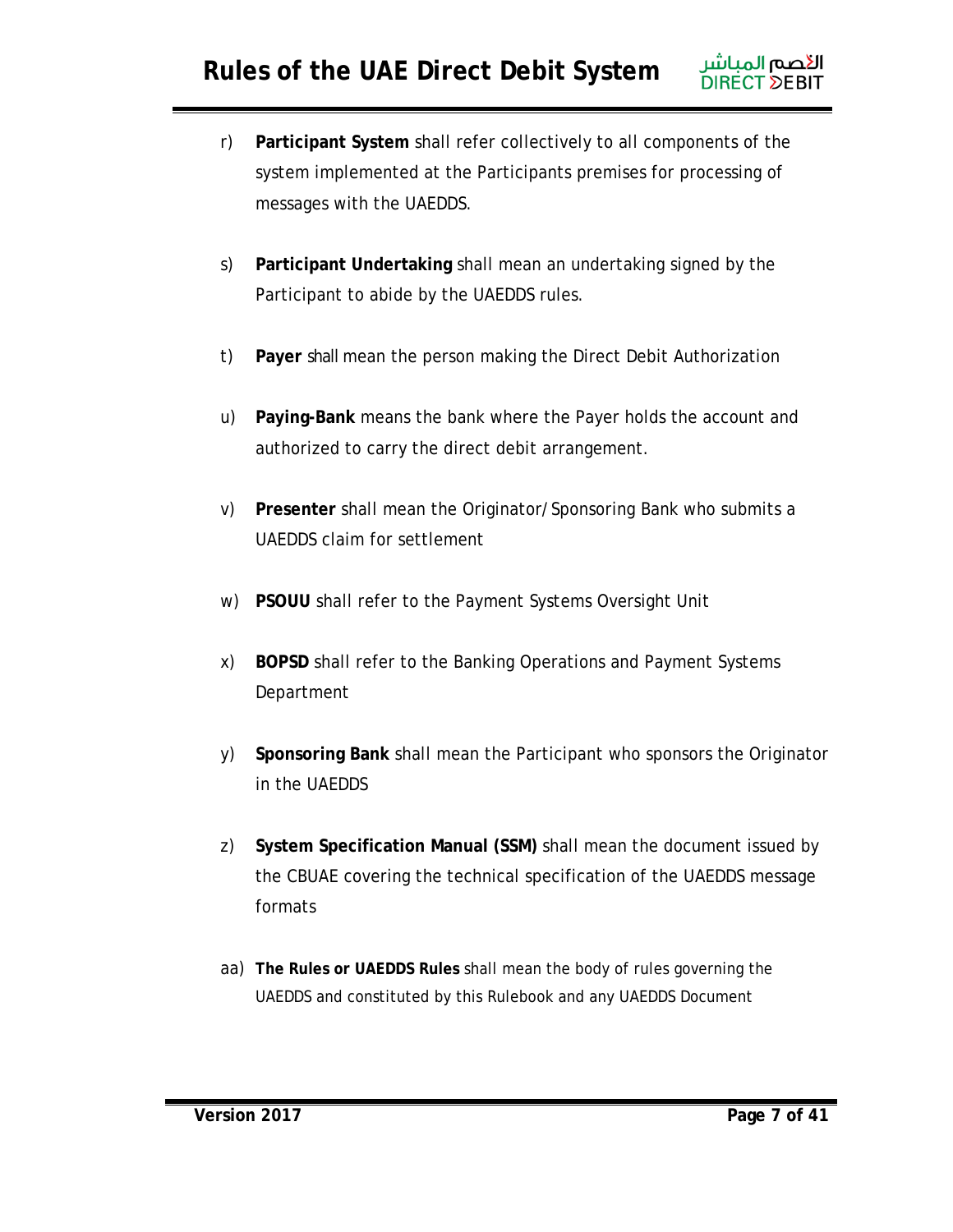- **bb) The Rule Book or the UAEDDS Rulebook** shall mean this Rulebook as, from time to time, amended, supplemented or replaced.
- cc) **UAE** shall mean the United Arab Emirates
- dd) **UAEDDS** shall mean Direct Debit system operated by the CBUAE.
- ee) **UAEDDS Documents** shall mean any document (as shall be amended, supplemented or replaced from time to time) as specified in Section 3.3 of this Rulebook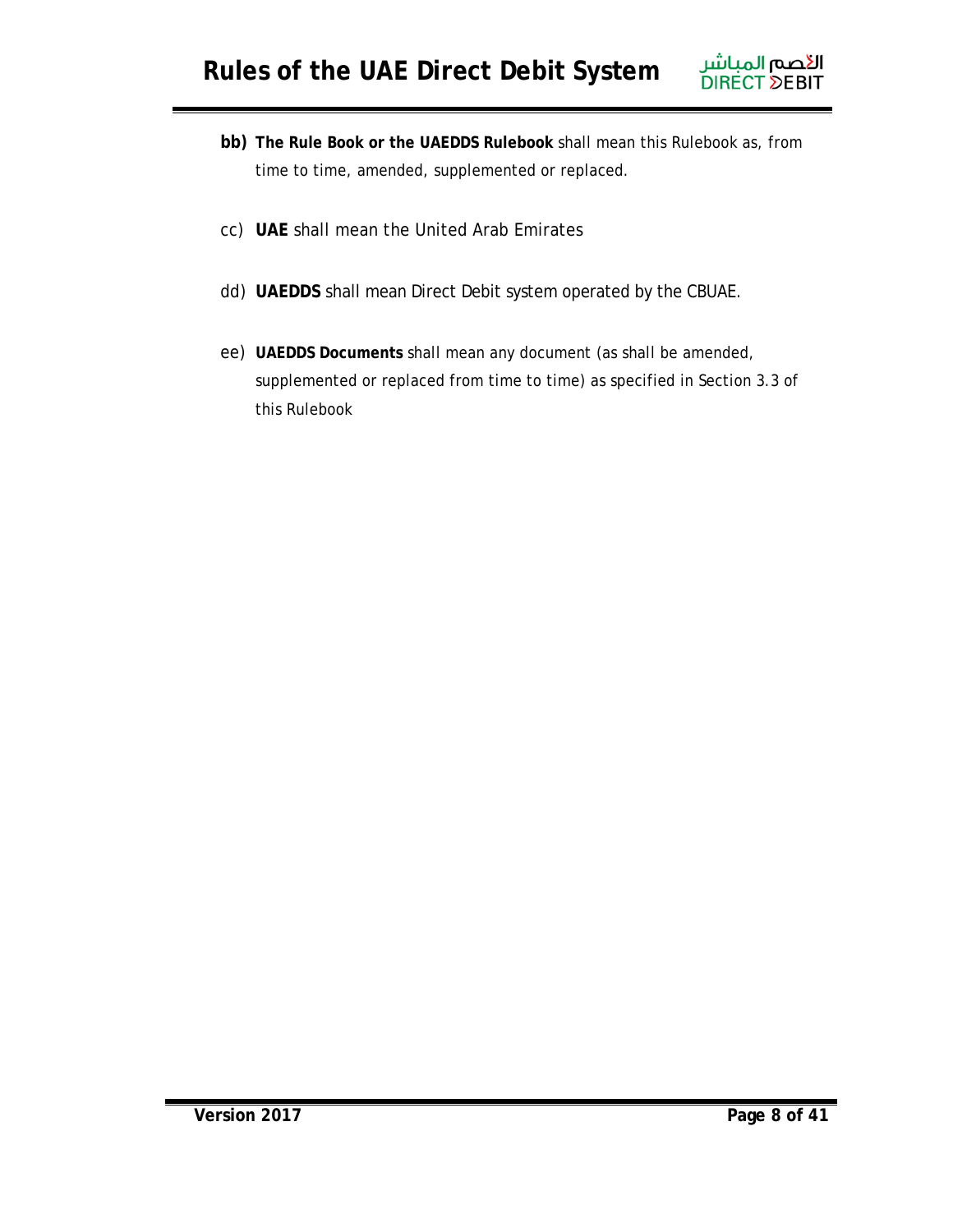## **2. Objective of the UAEDDS**

The objective of introducing UAE Direct Debit system (UAEDDS) by the Central Bank of the UAE (CBUAE) is to provide the residents of UAE with an automated payment method that will facilitate recurrent payments from their bank accounts to pay, for example, utility bills (telephone, electricity and water), insurance premiums, and to service and repay credit cards, finances and loans payments. CBUAE allows for extending the UAEDDS services to non-residents at the sole discretion of the commercial banks.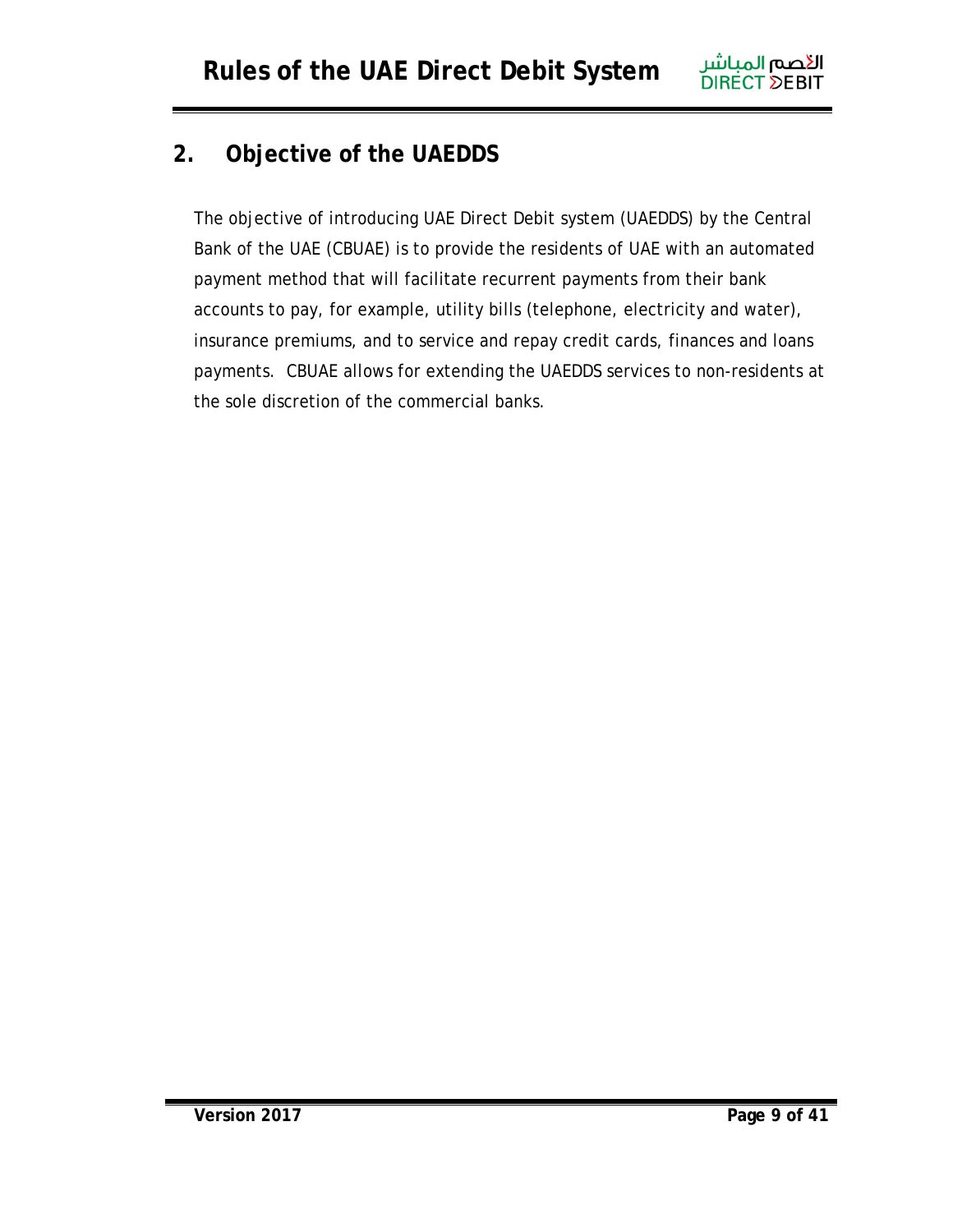## **3. The UAEDDS Structure and Management**

- 3.1. The UAEDDS is owned and operated by the CBUAE the final Authority and Regulator with respect to the management and governance of the UAEDDS.
- 3.2. The UAEDDS and its operations constitute the 'UAEDDS Service'.
- 3.3. The CBUAE shall exercise its management, oversight and governance role and authority through:
	- a. The CBUAE's UAEDDS Management, comprising of :
		- i. the CBUAE's Banking Operations and Payment Systems Department (BOPSD);
		- ii. the CBUAE's Payment Systems Oversight Unit (PSOU);
		- iii. the CBUAE's Information Technology Division (ITD) -with respect to the technical support for the operation of the CBUAE's IT systems and infrastructure;
	- b. UAEDDS Consultative Working Group (CWG)
	- c. This Rulebook
	- d. The Participant Undertaking
	- e. The System Specification Manual
	- f. The Originator Indemnity
	- g. Forms stipulated to be used by Participants, Originators and Customers in connection with the UAEDDS
	- h. The Compliance Criteria published on the CBUAE website by the PSOU
	- i. All other standards and procedures, circulars and notices issued by or on behalf of the CBUAE with respect to the UAEDDS.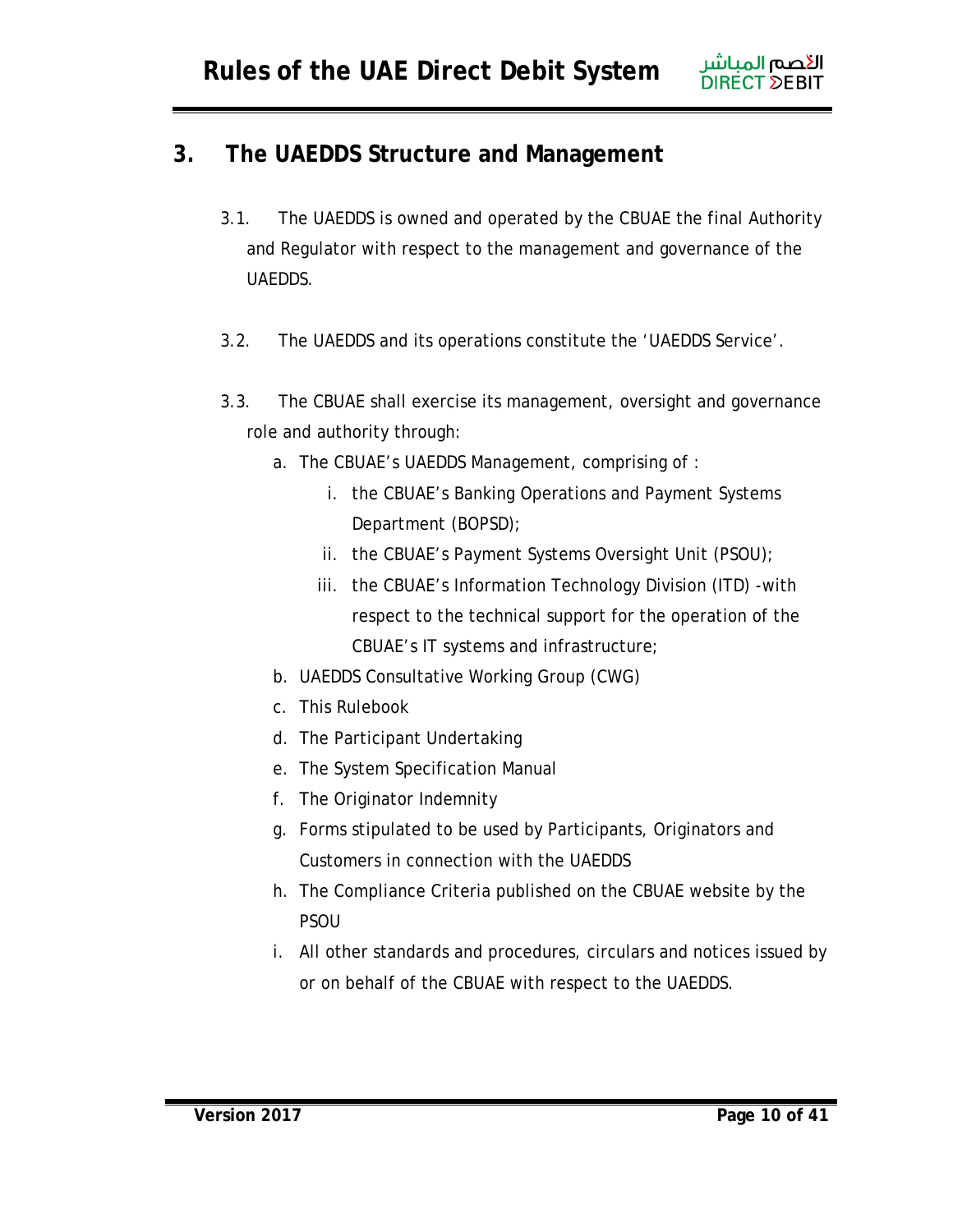## **4. The UAEDDS Consultative Working Group**

- 4.1. Members of the UAEDDS Consultative Working Group (CWG) are representatives of the Participant community.
- 4.2. Membership of the CWG is by invitation of the Executive Director of the CBUAE's Banking Operations and Payments Systems Department.
- 4.3. The role of the CWG is to serve as a forum in which Participants may
	- a. request system enhancements,
	- b. propose changes to operational procedures, or
	- c. voice complaints or concerns with respect to the UAEDDS Service.
- 4.4. The CWG shall meet at least quarterly, and its meetings shall be chaired by a representative of the BOPSD.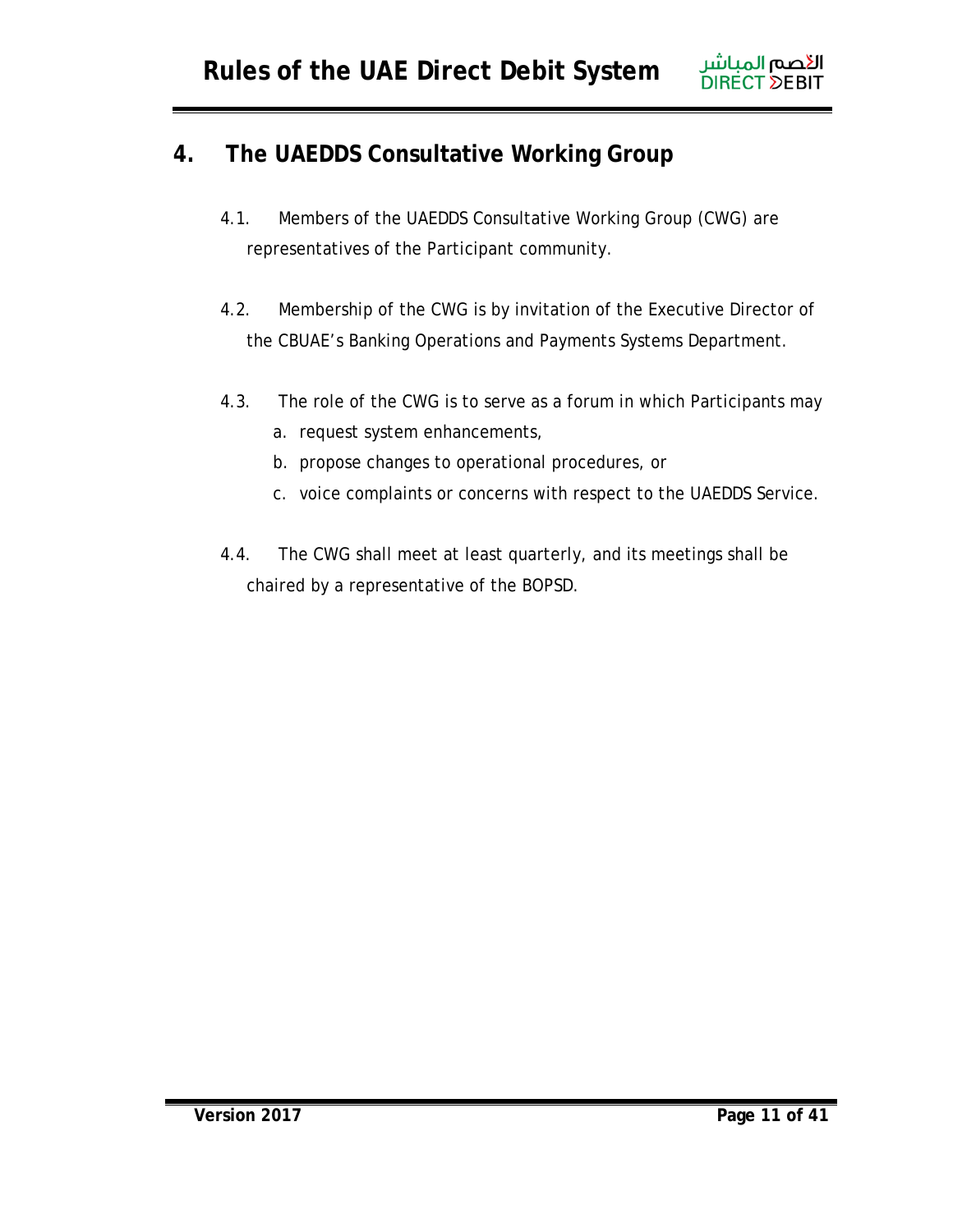## **5. The Rulebook and Rules of the UAEDDS**

- 5.1. The Rulebook and the Rules govern the operation of the UAEDDS and the rights, liabilities and responsibilities of Participants, Originators and Payers under the UAEDDS and governs the relationships between them
- 5.2. Eligibility into the UAEDDS and becoming a Participant requires signing the Participant Undertaking. By signing the Participant Undertaking, the Participant agrees and accepts:
	- a. to be bound by and comply with the Rulebook and all UAEDDS **Documents**
	- b. that the CBUAE has sole authority to decide upon the contents, interpretation and all matters in respect of the Rules and the UAEDDS Service.
- 5.3. In utilizing the UAEDDS, Originators are also bound by and shall comply with the Rulebook and all UAEDDS Documents to the extent that their provisions apply to them. Sponsoring Banks are required to obtain the agreement of the Originator to be so bound before applying to the Central Bank for an OIC on their behalf, and in making such application, the Sponsoring Bank is warranting to the Central Bank, all Participants and the UAEDDS that such agreement has been obtained and that the Originator has executed the relevant Originator Indemnity
- 5.4. In the event of its non-compliance to the above the CBUAE may exclude/ suspend the Originator from the UAEDDS and withdraw its OIC for such period as shall be determined.
- 5.5. The Payer shall also be subject to the Rulebook and the UAEDDS Documents non-compliance of the above may: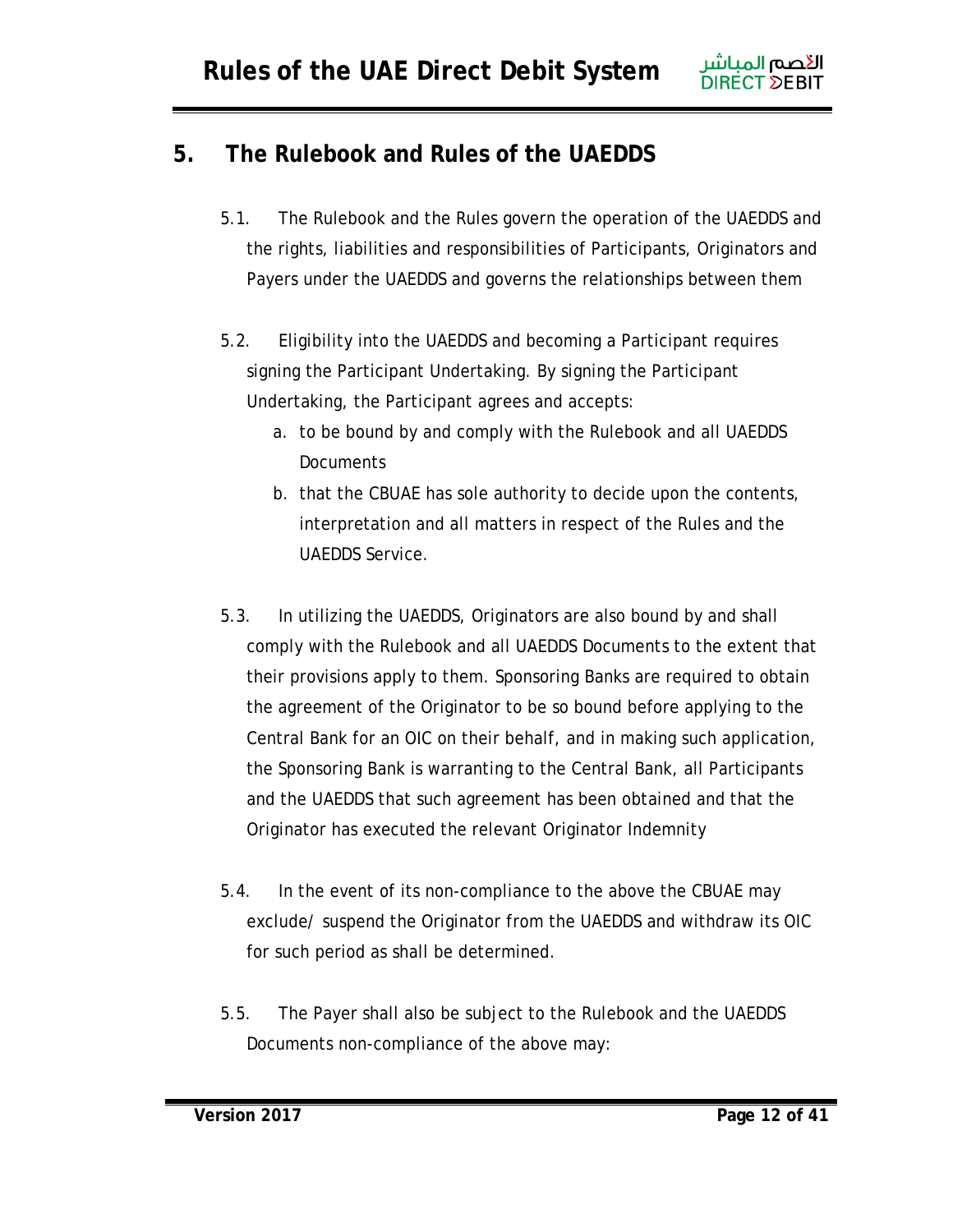- a. prejudice any rights they may have against the Originator or the Paying Bank and
- b. influence the CBUAE in its determination of any complaint or request for the CBUAE to act under the UAEDDS Dispute Resolution Process submitted by the Payer alleging that a Participant or Originator has failed to comply with the Rules.
- 5.6. **UAEDDS Forms** To the extent that the CBUAE has stipulated the use of a particular Form in respect to an activity within the UAEDDS, then such Form must be used by the relevant Participant, the Originator or, Payer.
- 5.7. **The Direct Debit Authority Forms** must be used without deletion or amendment to the pre-printed text unless the Form itself indicates a deletion or addition may be necessary properly to complete it.
- 5.8. **The Originator Indemnity** provided by the Originator must be in the form stipulated by the CBUAE with no amendments or deletions made to its Original text.
- 5.9. **The Participant's Undertaking** The Participant's Undertaking must be provided by the Participant in the form stipulated by the Central Bank with no additions or deletions made to its Original text.
- 5.10. **Mandated Turnaround Times** All parties shall be bound by the relevant time period stipulated within the UAEDDS framework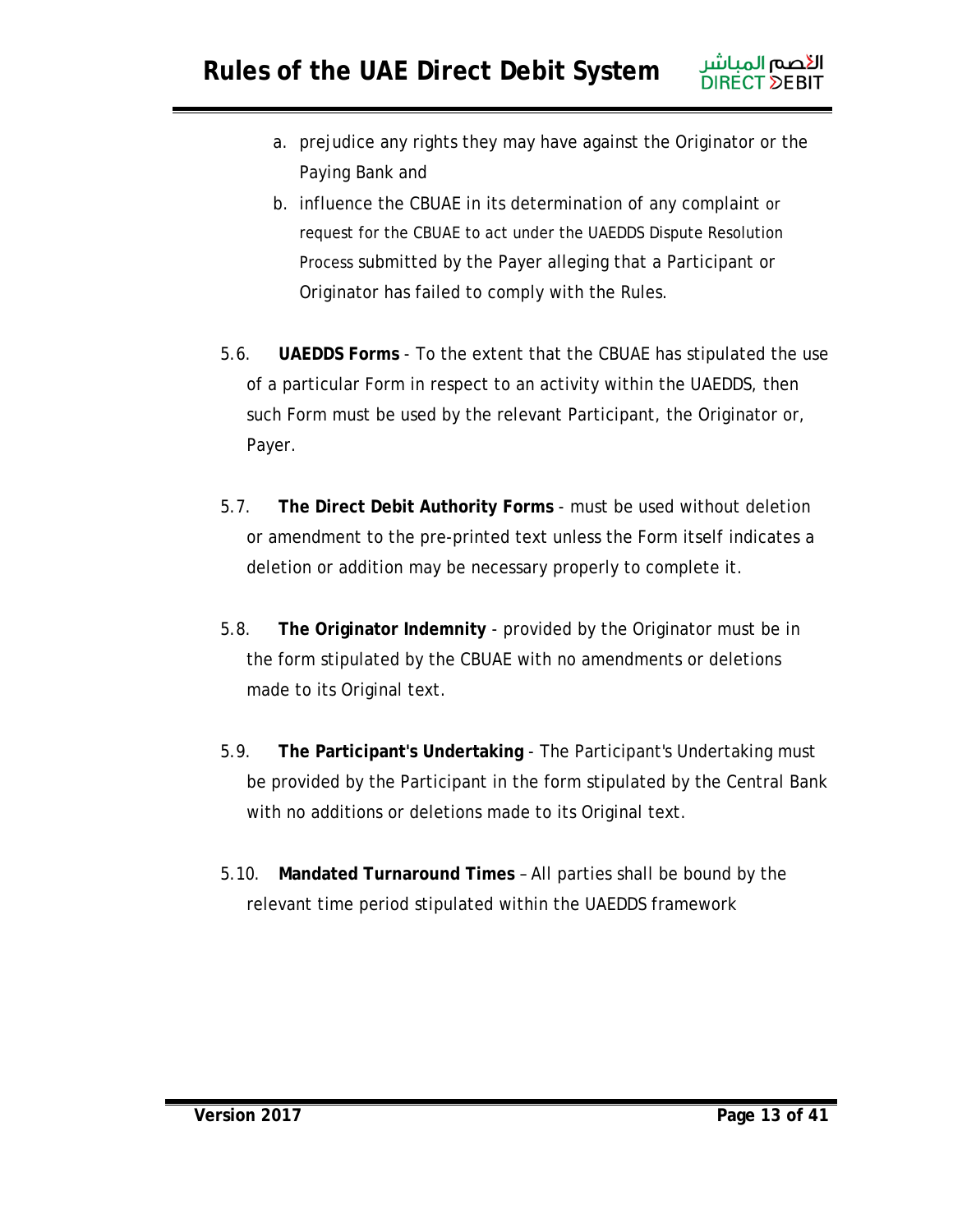## **6. Role and Responsibilities of CBUAE**

- 6.1. In exercising its management, oversight, governance and regulatory role and authority, the CBUAE shall have the following roles and responsibilities, but not limited to:
	- a. Developing and maintaining the UAEDDS Service so as to ensure, as far as practicable, the system's high standard of efficiency and integrity, and that it continues to enjoy the trust of Participants Originators and Payers, and in particular:
		- i. Managing the UAEDDS Service in accordance with the Rules.
		- ii. Operating and maintaining the UAEDDS infrastructure (both test and production systems).
	- b. Taking rapid measures it deems necessary to achieve the objective as stated in 6.1 a. This may include ensuring the compliance of Participants/ Originators to resolve issues of:
		- i. Network and network security
		- ii. System access and controls
	- c. The CBUAE is responsible for the accurate processing of all items submitted to the UAEDDS within the stipulated time limit of the System's Framework (as per the attached appendices) .
	- d. The CBUAE shall archive all UAEDDS transaction items for a period of ten (10) years. These items shall be made available online for downloading only by the relevant Participant (Sponsoring Bank/Paying Bank) in connection to its transaction. For archived information of more than ten (10) years old, the Participant may send a specific request and, subject to availability, the CBUAE shall cater to such request and the archives may be made available: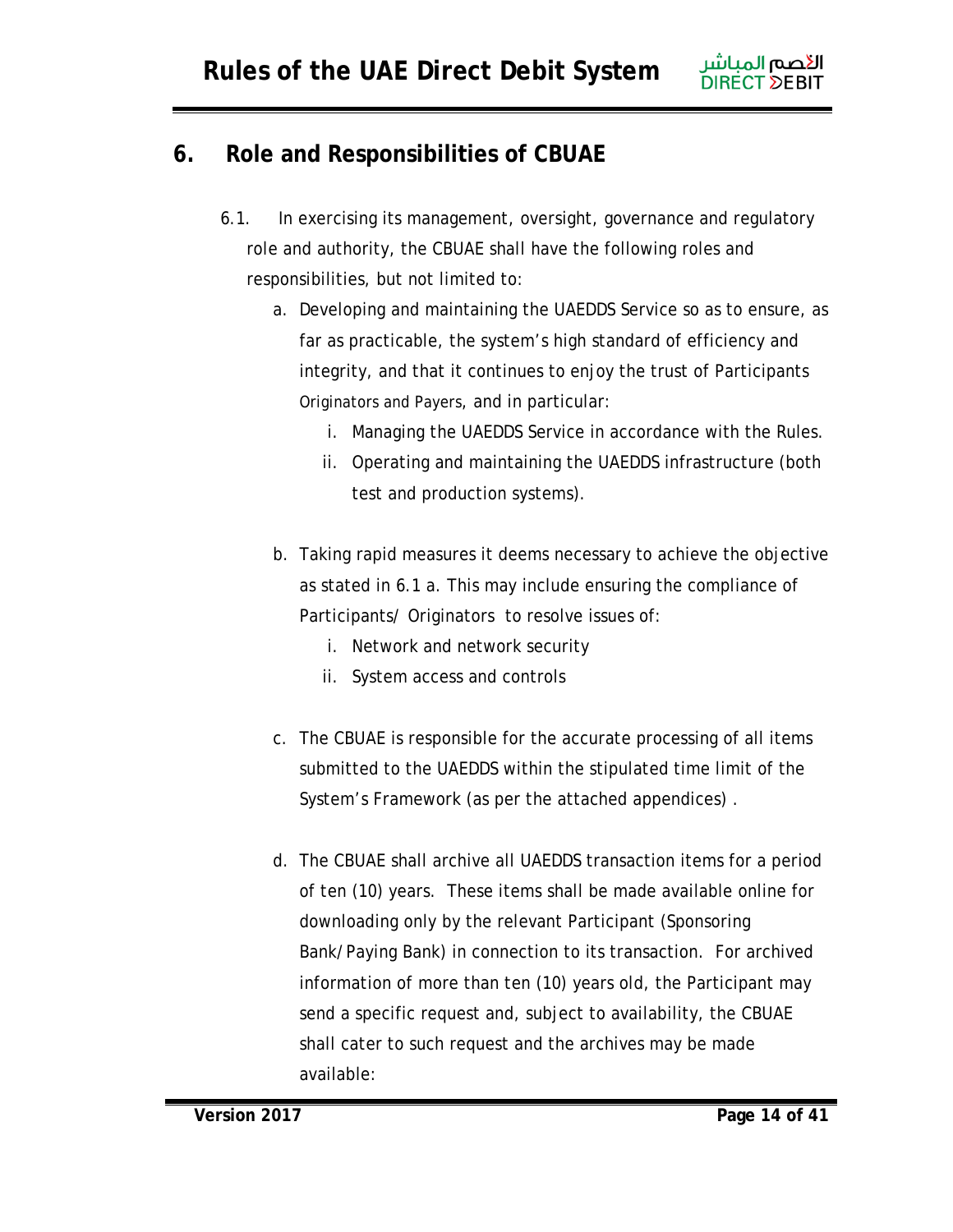- i. to help resolve disputes between Participants or between Participants acting on behalf of Payer or Originator;
- ii. upon request by a court of law; or
- iii. to assist in the investigation of suspected unlawful (including unauthorized) transactions;
- e. With respect to the Rules, either directly or through the PSOU:
	- i. issuing and making the Rulebook available to Participants;
	- ii. monitoring the application of the Rulebook and compliance with the Rules; and
	- iii. as necessary, updating the Rules.
- f. Issuing and maintaining a database of Originator Identification Codes (OICs), regularly updating Participants of additions and deletions to the database.
- g. The CBUAE will give reasonable notice to all Participants of:
	- i. Induction of any new Participant(s);
	- ii. the suspension/termination of existing Participant(s);
	- iii. additions and deletions to the OIC database;
	- iv. the suspension/termination of existing Originator(s);
	- v. changes, additions or deletions to/from the Rulebook and UAEDDS Documents (including changes to standards and procedures);
	- vi. new services or functionality;
	- vii. other changes to the UAEDDS Service;
	- viii. scheduled downtime for upgrades and maintenance; and
		- ix. changes to applicable charges and fees.
- h. In its discretion, the CBUAE may, if requested, provide assistance to resolve disputes arising out of the UAEDDS between Participants,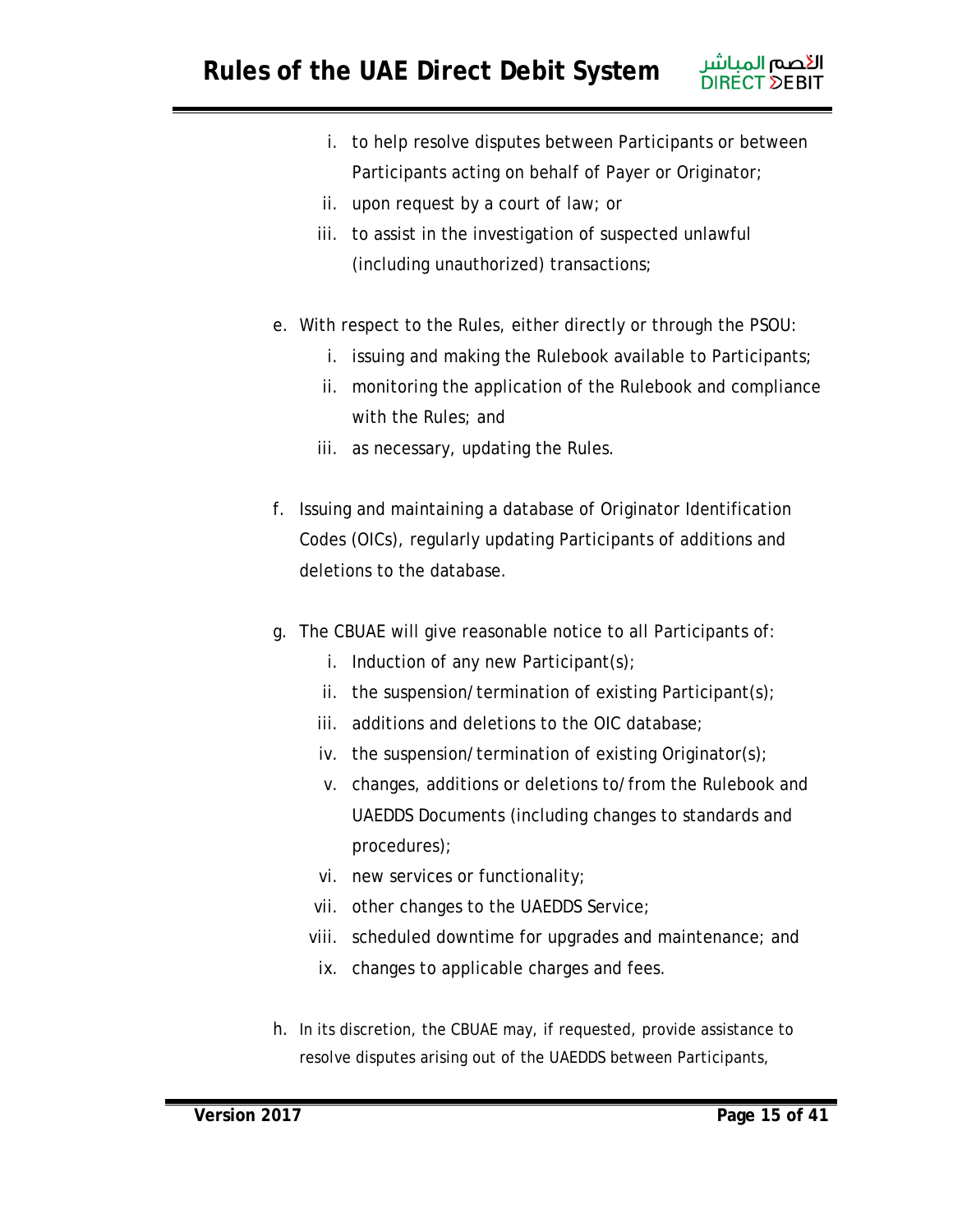Originators or Payers pursuant to the UAEDDS Dispute Resolution Process, and, if called upon to do so, decide upon such disputes..

- i. Investigating and adjudicating any alleged breach of the Rules by a Participant or an Originator alleged by an affected Participant, Originator or Payer.
- j. Investigating and adjudicating any breach of the Rules that it believes may have occurred.
- 6.2. The PSOU shall conduct periodic reviews of the UAEDDS Service and if instructed by the senior management, publish the results on the CBUAE website.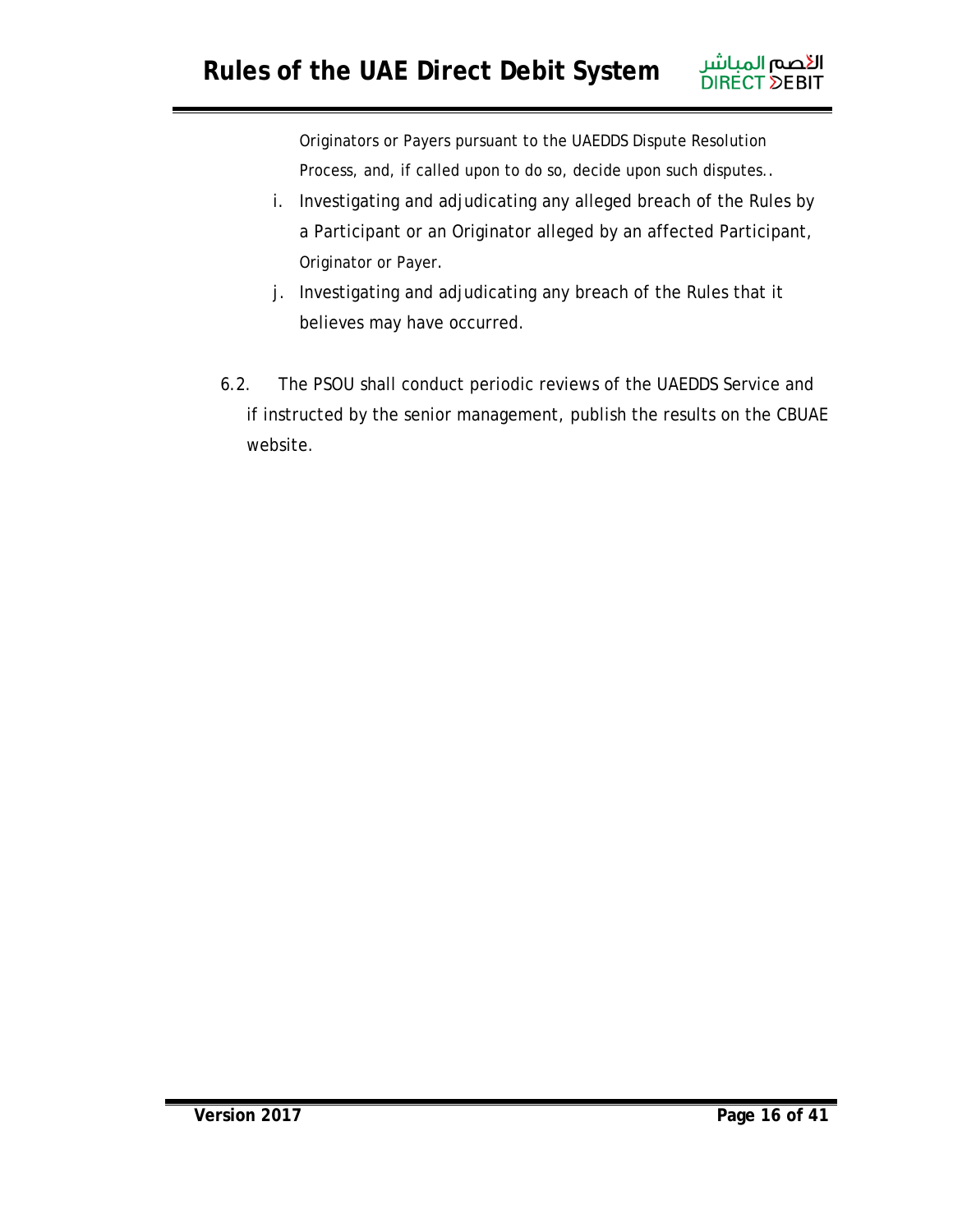## **7. UAEDDS Participation**

- 7.1. All commercial banks licensed by the CBUAE ('Commercial Banks') shall be Participants.
- 7.2. The CBUAE may, in its discretion, certify non-Commercial bank entities (for example government entities) as eligible to be a Participant.
- 7.3. Participants in their capacity as 'Paying Banks' shall be obliged to offer Payers access to the UAEDDS Service in accordance with the Rules. However, Commercial Banks shall have the discretion as to whether they offer Paying Bank services to Payers who are not residents of the UAE.
- 7.4. It is also mandatory for all financial institutions in the UAE extending credit to person(s) (like Personal loan, Car Loan, Mortgage Loan) to participate in the UAEDDS as 'Originators'.
- 7.5. At its sole discretion, a Participant may act as a 'Sponsoring Bank' to service providers such as but not limited to Utility companies, Educational Institutions, etc. henceforth also termed as 'Originators'.
- 7.6. A Sponsoring Bank shall be either a Primary or a Secondary Sponsoring Bank, the distinction between such roles being outlined in the System Specification Manual and other documents.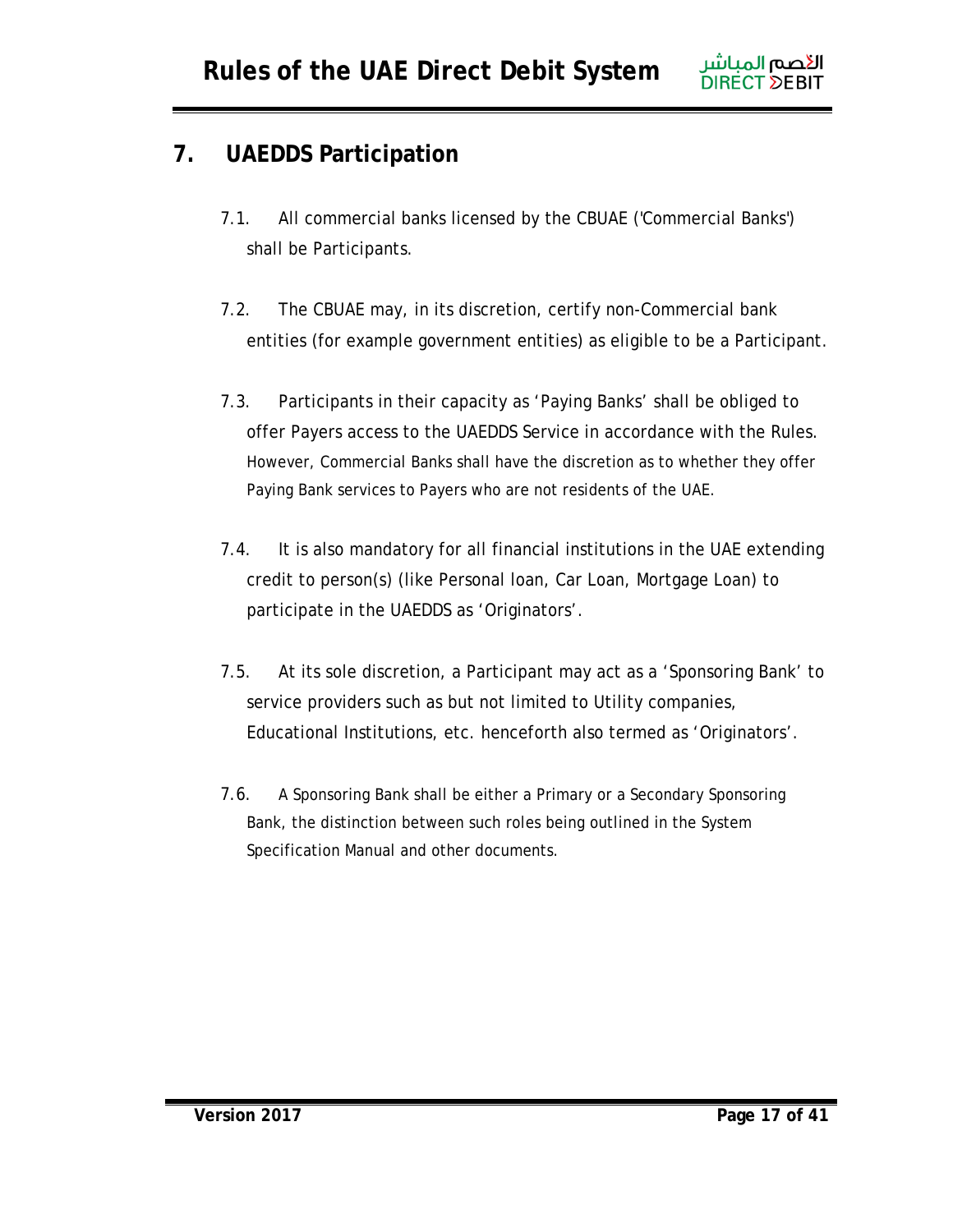## **8. Eligibility of Participants to connect to the UAEDDS**

- 8.1. A Participant shall first obtain CBUAE's approval to connect to the 'live' UAEDDS
- 8.2. For the purposes of assessing the Participant's eligibility to connect to the 'live' UAEDDS the CBUAE mandates that:
	- a. the Participant has duly executed the Participant Undertaking and submitted it to the CBUAE;
	- b. the Participant has carried out satisfactory certification testing with the CBUAE;
	- c. the Participant's data input and supervisory staff have been adequately trained in UAEDDS service operation and procedures;
	- d. the Participant has formulated and documented comprehensive UAEDDS working and reporting procedures; and
	- e. the Participant has formulated and documented proper control procedures.
- 8.3. Procedures and controls as specified in 8.2 (d) and (e) may be subject to assessment by the PSOU.
- 8.4. The CBUAE reserves the right to restrict or mandate specific UAEDDS Services in its certification of approval for connection to the UAEDDS.
- 8.5. The CBUAE reserves the right to develop and apply financial criteria for the purposes of determining the eligibility of a Participant to be connected to the UAEDDS.
- 8.6. Any major system change undertaken by a Participant which affects the Participant's System must be notified to the CBUAE prior to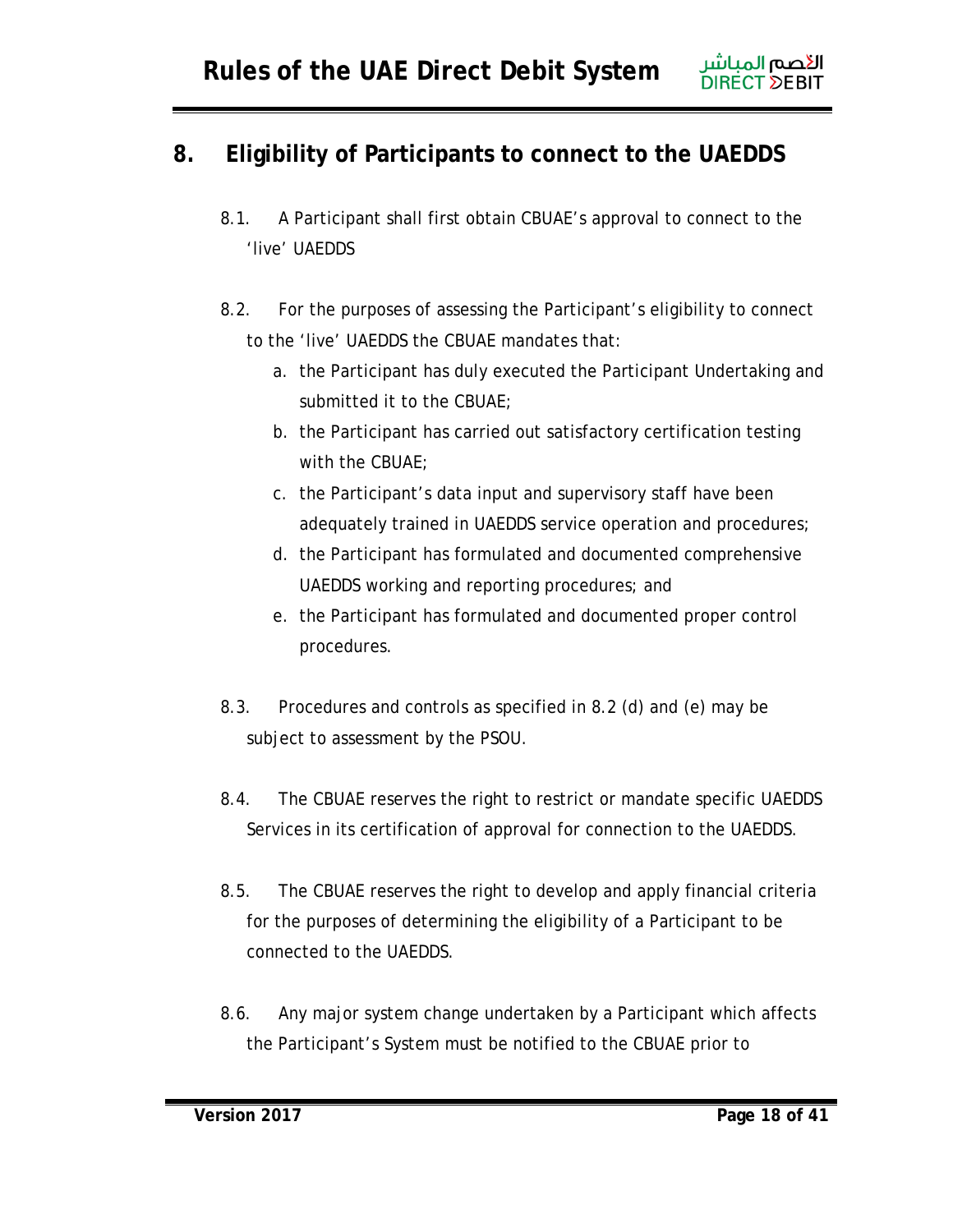connecting to the UAEDDS. In such an event, the CBUAE may require the Participant's System to be re-certified and re-approved.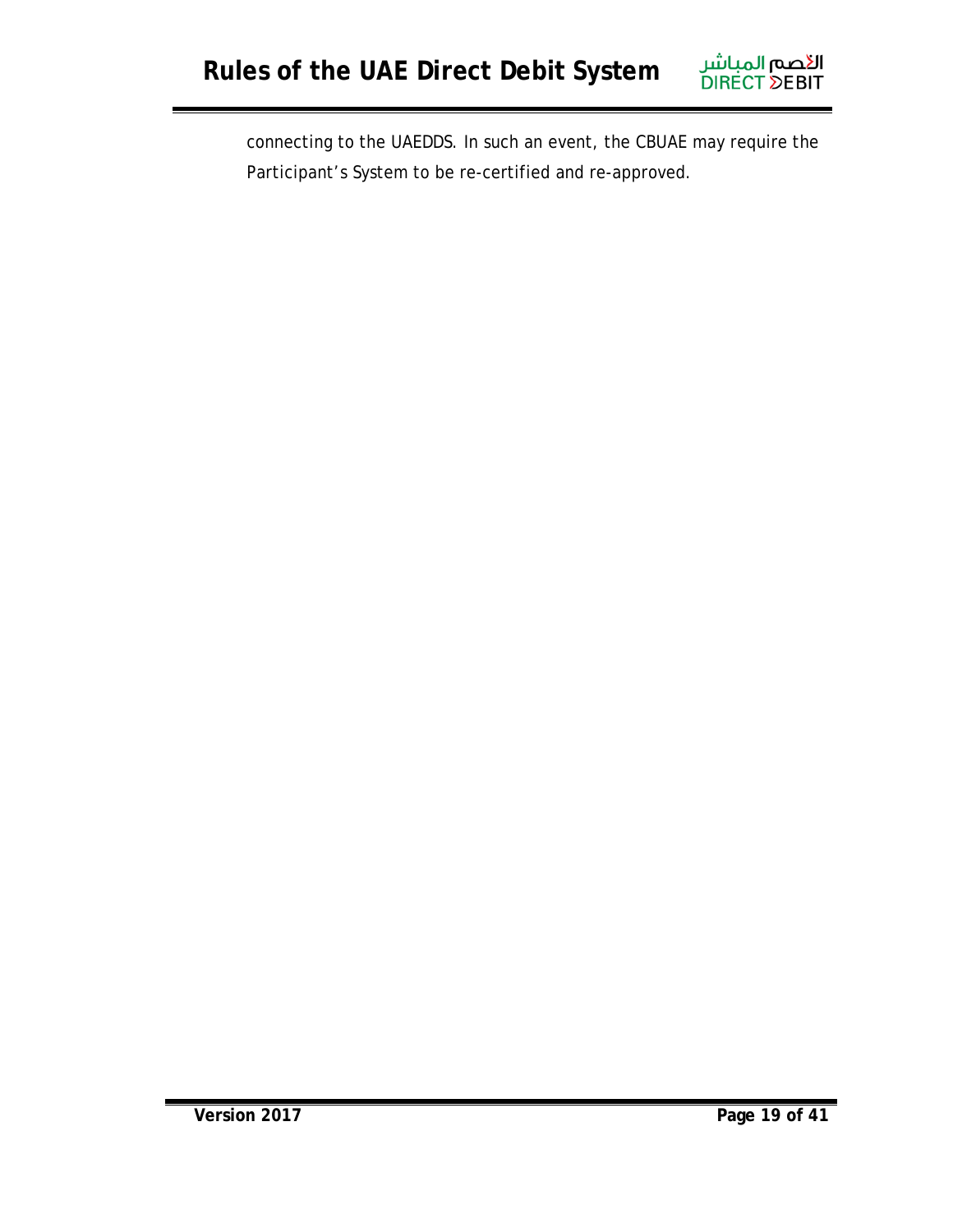## **9. Settlement in UAEDDS**

- 9.1. The detailed procedures and processes for settlement of transactions within the UAEDDS are provided in the System Specification Manual.
- 9.2. UAEDDS is a net deferred settlement system.
- 9.3. The CBUAE will settle based on information generated by the UAEDDS and on a net settlement basis (ie offsetting) as recognized by Articles 368-377 of the UAE Civil Transactions Law, Federal Law No 5 of 1985 and as may be amended from time to time.
- 9.4. Entries made on the Participants Account are binding as between a Participant and the CBUAE. If the entries made are found to be / reported to be in error due to one or more reasons, then CBUAE reserves the right to investigate the circumstances and determine if the entries are valid and, if not, execute the appropriate reversal
- 9.5. Settlement reports generated by the UAEDDS are made available to Participants for those transactions conducted by the Participant either as a Paying Bank, Sponsoring Bank or both.
- 9.6. Settlement by a Paying Bank in the UAEDDS fully discharges the Paying Bank's obligations to the Sponsoring Bank.
- 9.7. For every payment presented for collection through UAEDDS, the Paying Bank communicates a PAY or NO-PAY decision to the Sponsoring Bank within the Mandated Turnaround Time for such communications. If, due to exceptional circumstances, the Paying Bank is unable to communicate the relevant decision within the relevant Mandated Turnaround Time then CBUAE will auto generate NO-PAY responses on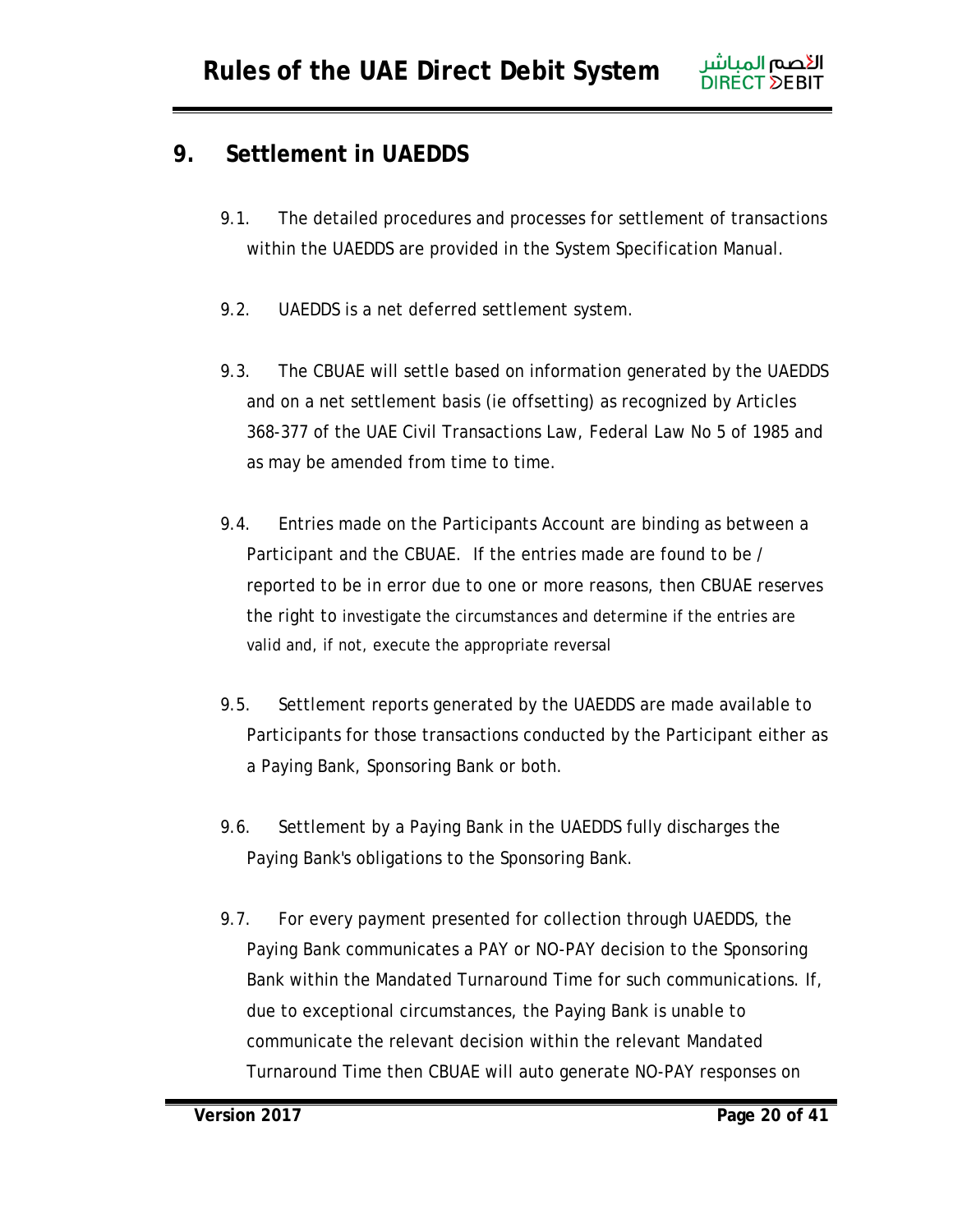behalf of the Paying Bank.

- 9.8. Participants are mandated to reconcile their settlement figures with those calculated and published by the CBUAE.
- 9.9. However, in the event of difficulty, Participants may seek the assistance of the BOPSD to investigate and resolve any reconciliation differences.
	- a. Participants are expected to reconcile the settlement figures and inform the BOPSD of any differences latest by the next business day.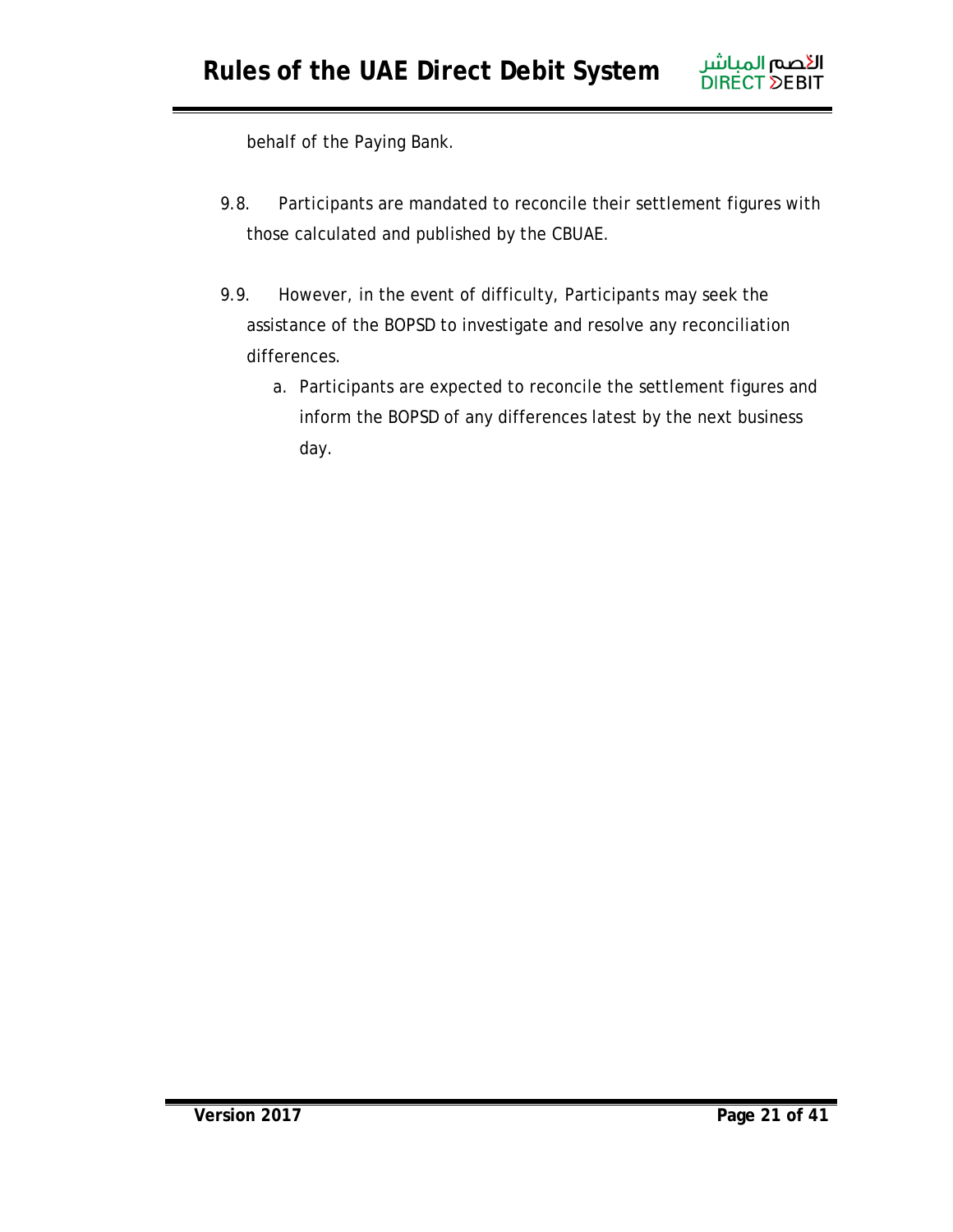# **10. Rights, Duties and Obligations of those using the UAEDDS**

#### **10.1. The Sponsoring Bank and the Originator**

- a. Minimum provisions relating to the registration of an Originator with the UAEDDS and the assignment to it of an OIC are provided in UAEDDS Document: UAEDDS Originator Registration and Conformity Review (see Appendix C) and as provided in this section.
- b. With respect to the registration of an Originator, the Sponsoring Bank shall comply with Mandated Turnaround Times as provided in the relevant documents.
- c. Prior to lodging an Originator Registration Request with the UAEDDS, the Sponsoring Bank must satisfy itself that the Originator:
	- i. has a registered office in the UAE and a bank account in the books of a Bank licensed and regulated by the CBUAE; and
	- ii. is suitable to be an Originator within the UAEDDS, and for this purpose, the Sponsoring Bank shall undertake an assessment of the Originator taking into account at a minimum the following factors relating to the Originator:
		- 1. its contractual capacity;
		- 2. its financial standing;
		- 3. the quality of its administrative controls; and
		- 4. the length of time it has been established.
- d. Prior to permitting the Originator to participate in the UAEDDS, the Sponsoring Bank shall:
	- i. ensure that it has provided the Originator a copy of the latest UAEDDS Rule Book.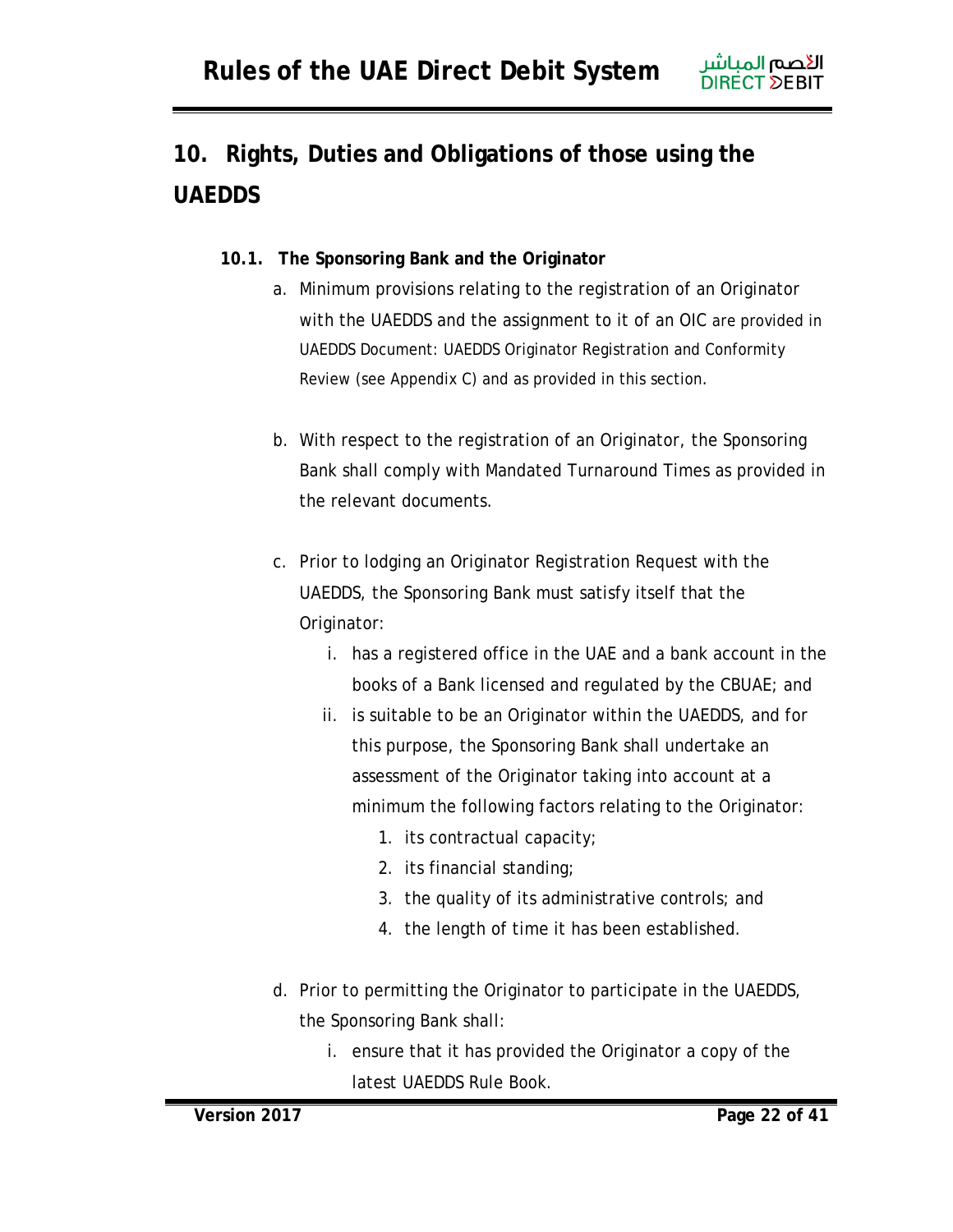- ii. ensure that it has received a duly executed Originator Indemnity;
- iii. that it has conducted, and is satisfied with the results of, an Originator Conformity Review.
- e. The Sponsoring Bank will correctly process within the Mandated Turnaround Times: DDA Requests, DDA Responses, DDA Amendment Requests, DDA Cancellation Requests, claims with respect to unauthorized payments properly submitted to it.
- f. With respect to the terms and conditions that govern the contractual relationship between the Sponsoring Bank and the Originator, the Sponsoring Bank should ensure:
	- i. the terms conform and are consistent with the Rules;
	- ii. the terms provide for the Sponsoring Bank's right to conduct the due diligence it considers necessary, to monitor the activity of the Originator under the UAEDDS and to terminate the service if the Sponsoring Bank believes that the Originator is misusing the service;
	- iii. the terms provide for arrangements in the event that the Originator moves its account elsewhere;
	- iv. the terms provide for the succession of the Sponsoring Bank (eg if it merges with another entity);
	- v. that the Originator is provided with adequate information on the respective rights and obligations of the Originator, the Sponsoring Bank and the Payer under the UAEDDS;
	- vi. that the terms outline the tasks that the Sponsoring Bank will perform;
	- vii. the terms do not restrict the Originator from using the services of another bank;
	- viii. the terms require the Originator to use the correct Mandate Form and to comply with its terms;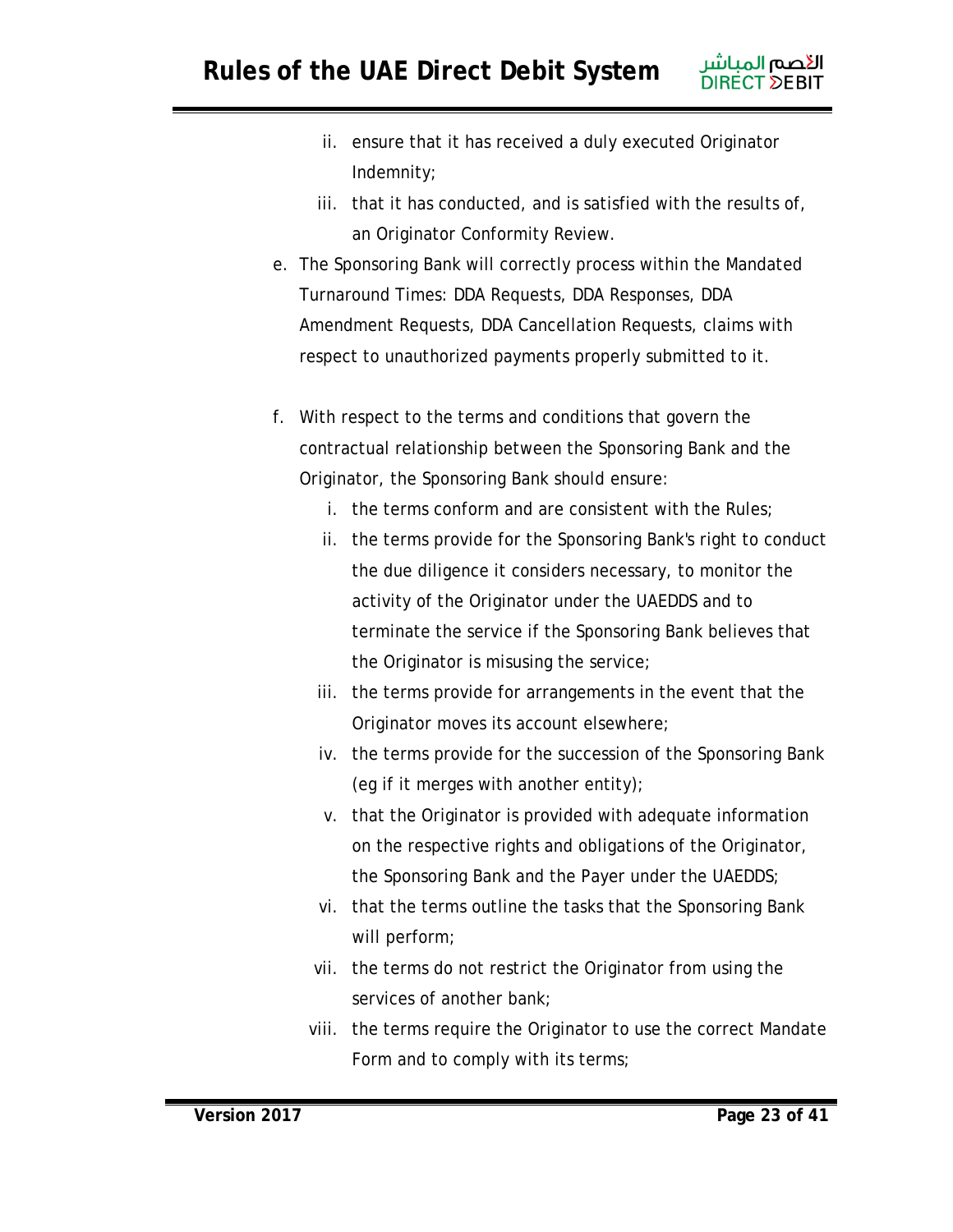- ix. the terms require compliance with the Rules and, in particular, in relation the timetable for providing applicable advance notices to the Payer and initiation of collections;
- x. the terms provide that the resolution of disputes between the Originator and the Debtor in relation to the underlying contract between them is a matter for the Originator, and that the Sponsoring Bank, the Paying Bank, the UAEDDS and the CBUAE have no responsibilities or role in that regard.
- g. Fees and charges: with respect to the processing services it provides to an Originator in connection with the UAEDDS, the Sponsoring Bank is permitted to levy charges only in respect of the following:
	- i. Original Registration Request
	- ii. Originator Conformity Notification
	- iii. Lodgement of DDA Request
	- iv. Confirmation of DDA
	- v. DDA Cancellation
	- vi. Processing of Direct Debit Requests
	- vii. Processing of Direct Debit Responses
- h. The Originator will comply with the Mandated Turnaround Times, where applicable to it, with respect to: DDAs, DDA Amendment Requests, DDA Cancellation Requests and any claim made under the Originator's Indemnity.
- i. All Originators are provided with statement of accounts to once every month in a manner preferred by the Originator(s), subject to at least one Direct Debit related transactions has been posted to the account of the Originator, unless requested otherwise by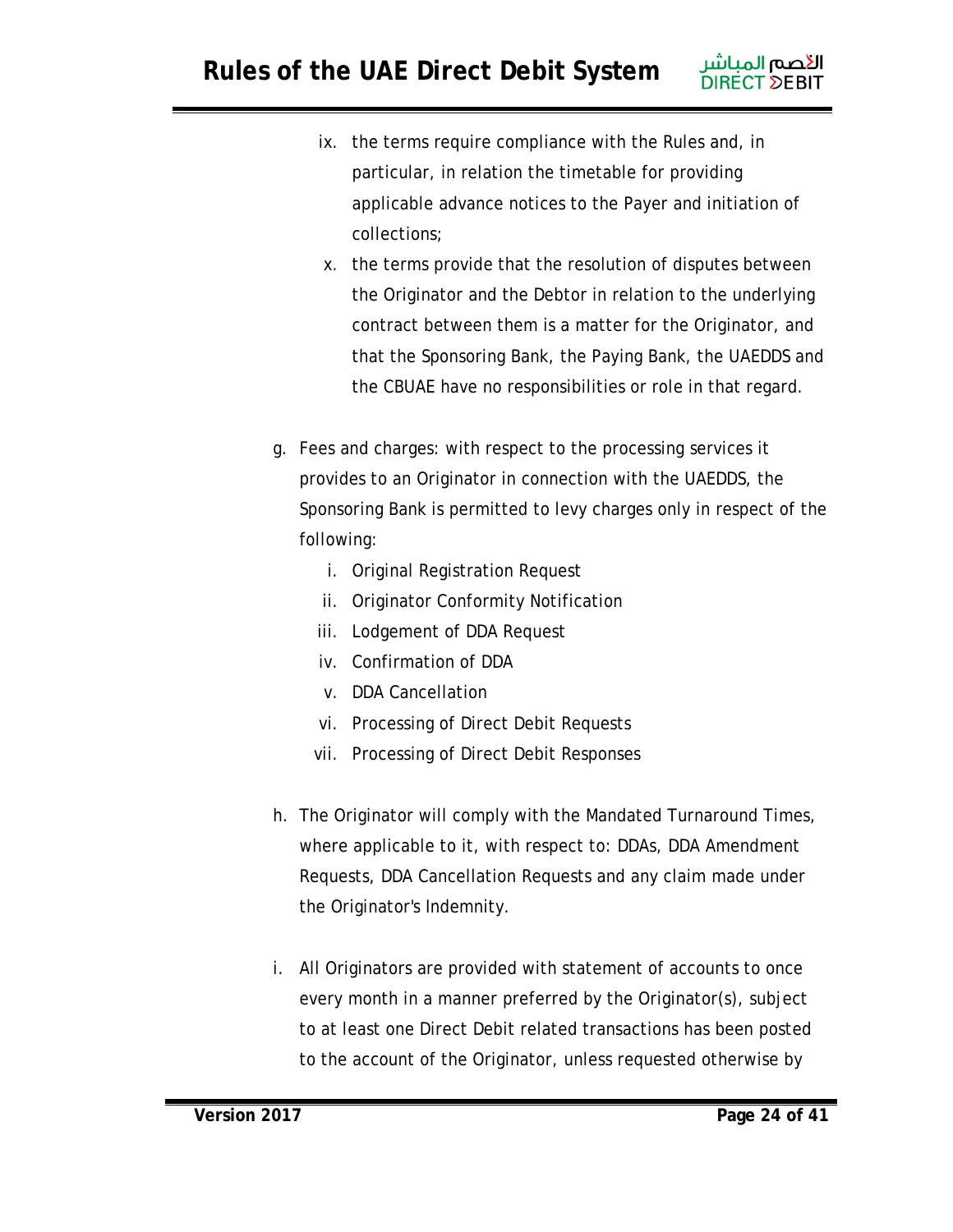the Originator.

#### **10.2. The Paying Bank and Payer**

- a. The Paying Bank will correctly process within the Mandated Turnaround Times: DDA, DDA Responses, DDA Amendment Requests, DDA Cancellation Requests, DDA Payment Stop Requests (subject to b.v immediately below), and claims with respect to unauthorized payments properly submitted to it.
- b. In particular, the Paying Bank is responsible for debiting Payer's accounts in respect of UAEDDS claims submitted by Sponsoring Banks, and in this regard, the Paying Bank must:
	- i. comply with the Rules;
	- ii. promptly download and process UAEDDS claim files each business day
	- iii. reconcile claims against:
		- 1. [Payer] debits; and
		- 2. Returns to the UAEDDS
	- iv. Submit PAY or NO-PAY instructions to the UAEDDS before the cut-off time stipulated by the CBUAE, supplying with a NO-PAY instruction at all times the applicable NO-PAY Reason Code.
	- v. In cases where the Direct Debit Authority relates to credit cards or finances or loans, then the Paying Bank shall not be obliged to act upon a DDA Amendment Request, DDA Cancellation Request or DDA Payment Stop Requests from the Payer.
- c. With respect to the terms and conditions that govern the contractual relationship between the Paying Bank and the Payer, the Paying Bank should ensure:
	- i. the terms conform and are consistent with the Rules;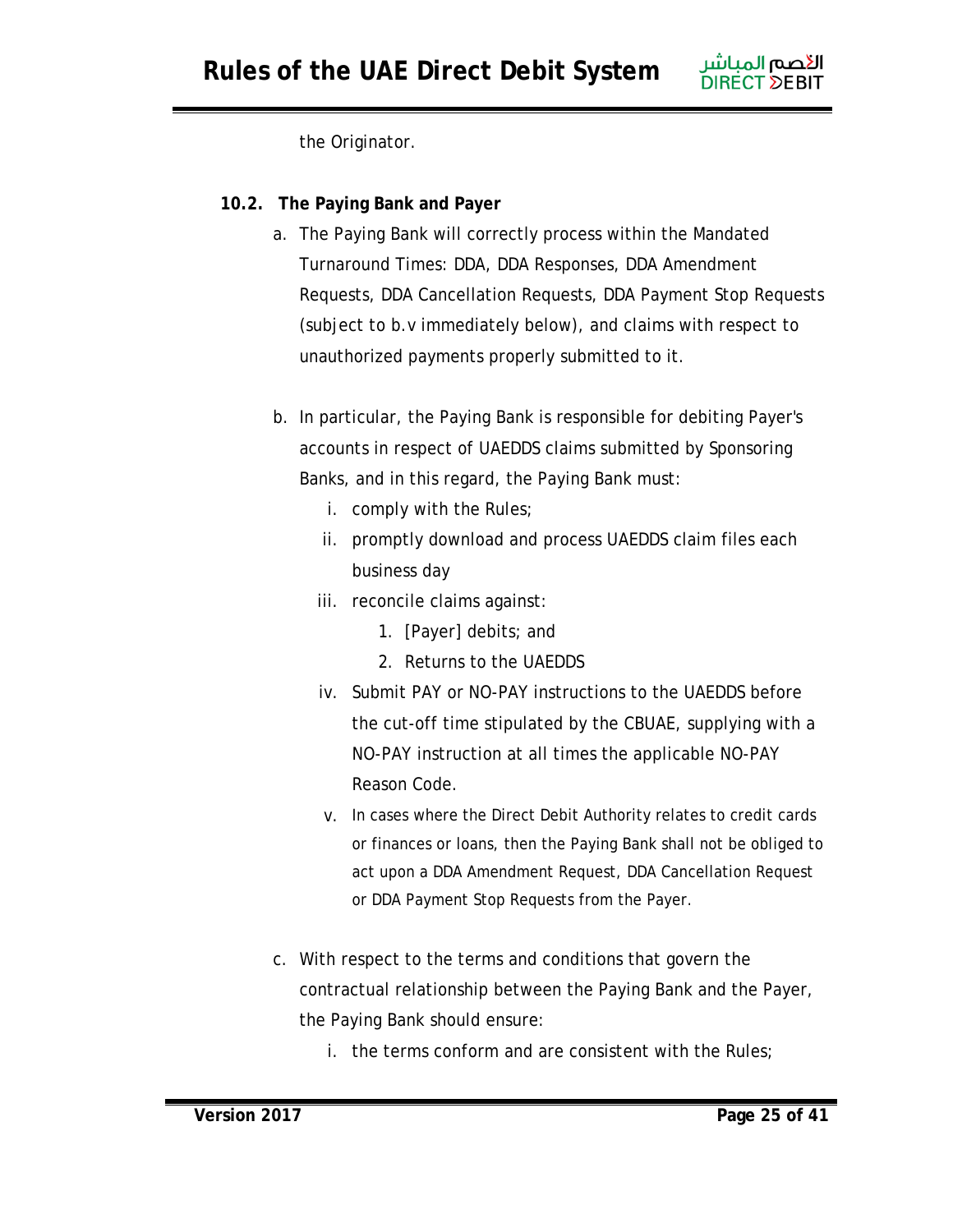- ii. the terms provide for arrangements in the event that the Payer moves her/his/its account elsewhere;
- iii. the terms provide for the succession of the Paying Bank (eg if it merges with another entity);
- iv. that the Payer is deemed to have read and understood the respective rights and obligations of the Payer, the Paying Bank and the Sponsoring Bank under the UAEDDS as indicated in the forms signed by the Payer;
- v. that the terms outline the tasks that the Paying Bank will perform;
- vi. that the terms clearly outline the fees and charges to which the Payer may be subject to in connection with the UAEDDS;
- vii. that the terms provide that the Payer can only claim refunds in accordance with the Rules and that a claim can only be made within stipulated period after the receipt of the account from the Paying Bank indicating that the relevant payment has been made.
- viii. that the terms inform the Payer of her/his/its limited rights to lodge a complaint to the CBUAE or to request the CBUAE implement the Dispute Resolution Process, in the event that she/he/it believes that the Paying Bank is in breach of the Rules or has incorrectly determined that a direct debit payment was authorized has incorrectly determined that payment in respect of a Variable Direct Debit was correctly made;
	- ix. the terms allow the Payer to stipulate that direct debits may not be applied to a particular account;
	- x. the terms do not restrict the Payer from using the services of another bank;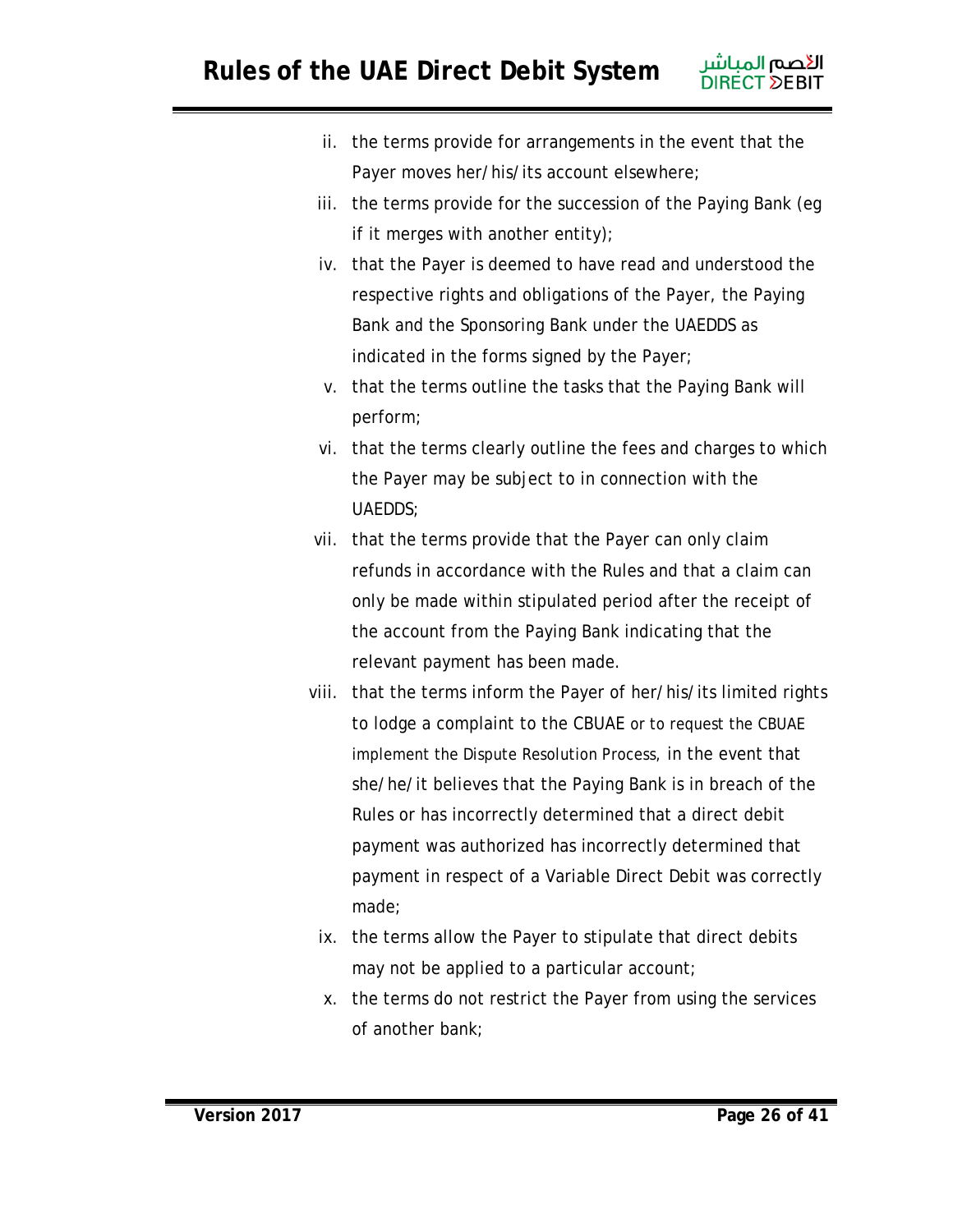- xi. that the Payer acknowledges that the CBUAE shall have no direct or indirect liability to the Payer with respect to the operation of the UAEDDS;
- xii. the terms provide that the resolution of disputes between the Payer and the Originator in relation to the underlying contract between them is a matter for the Payer and Originator, and that the Sponsoring Bank, Paying Bank, the UAEDDS and the CBUAE have no responsibilities or role in that regard.
- d. Fees and charges: with respect to the processing services it provides to a Payer in connection with the UAEDDS, the Paying Bank is not permitted to levy additional charges for making payments from their account into the UAEDDS. Paying Banks may, however, levy additional charges win respect of the following:
	- i. Lodgement of DDA Request
	- ii. Confirmation of DDA
	- iii. DDA Cancellation
	- iv. Processing of a Direct Debit Stop Request in circumstances where
		- 1. the Direct Debit Stop Request is Permitted, and
		- 2. the reason for the Direct Debit Stop Request resulting in a NO-PAY decision using the codes provided is
			- a. Payment Refused,
			- b. Bill Amount Refuted, or
			- c. Payment Stopped;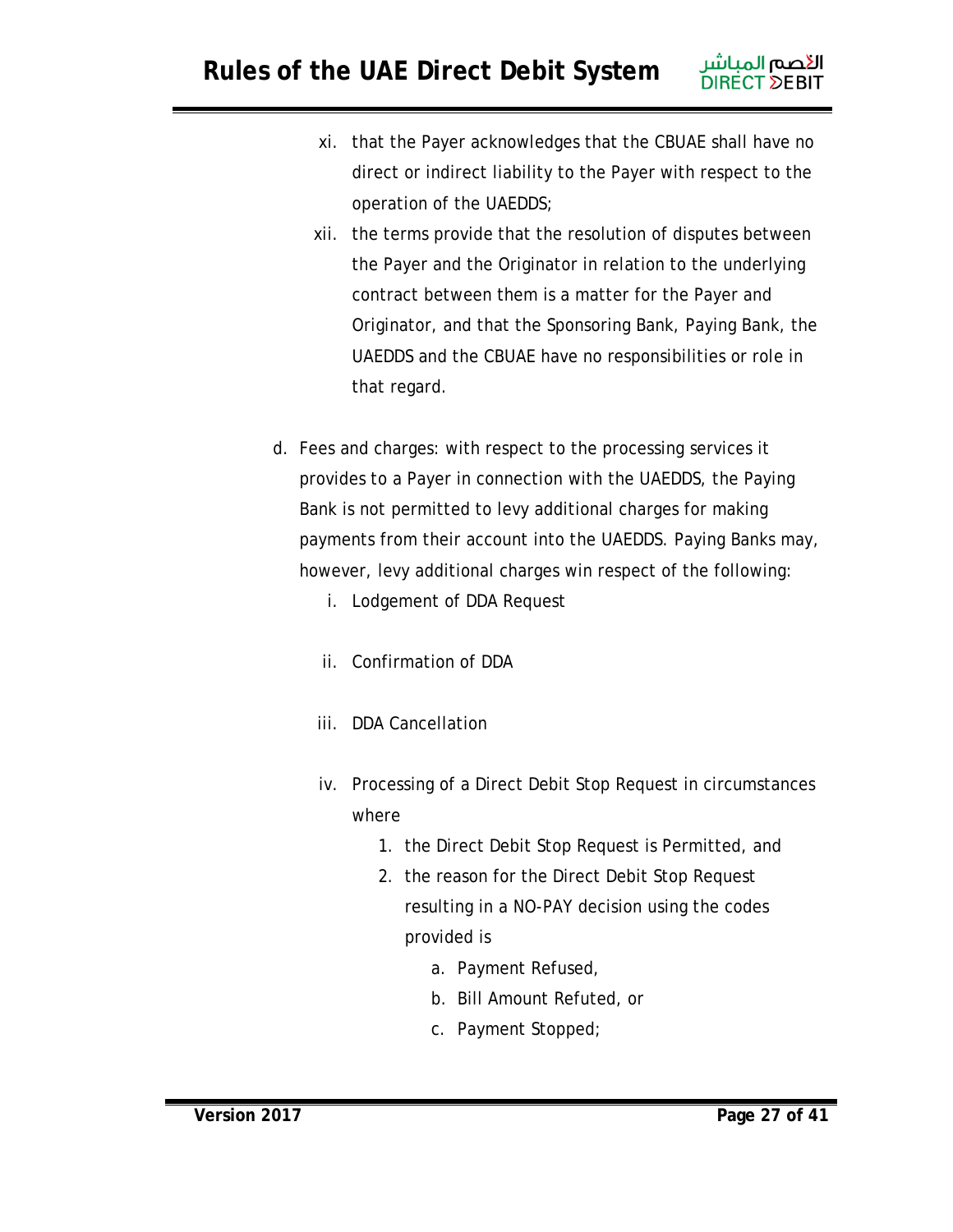- v. Any NO-PAY response to a Direct Debit Request as a result of Insufficient Funds;
- e. All Customers (Payers) must be provided with statement of accounts once every month in a manner preferred by the Customer(s) (Payers), subject to at least one Direct Debit related transaction being posted to the account of the Customer, unless requested otherwise by their customer (Payer).
- f. Paying Banks will not act upon account closure requests from the Payer until such time all active DDA's are cancelled. If there are active DDA's. Payer will be mandated to submit cancellation notifications for all active DDA's that can be cancelled from the Paying Bank. Payer will be mandated to arrange for cancellation notifications from the Originator(s) for all active DDA's that can only be cancelled by the Originator(s).
- g. If the account of the Payer held in the books of the Paying Bank has been ordered to be closed by the CBUAE or other competent law enforcement authorities then the Paying Bank will close the account;
- h. Paying Banks are also allowed to close the account of the Payer due to internal compliance/commercial reasons;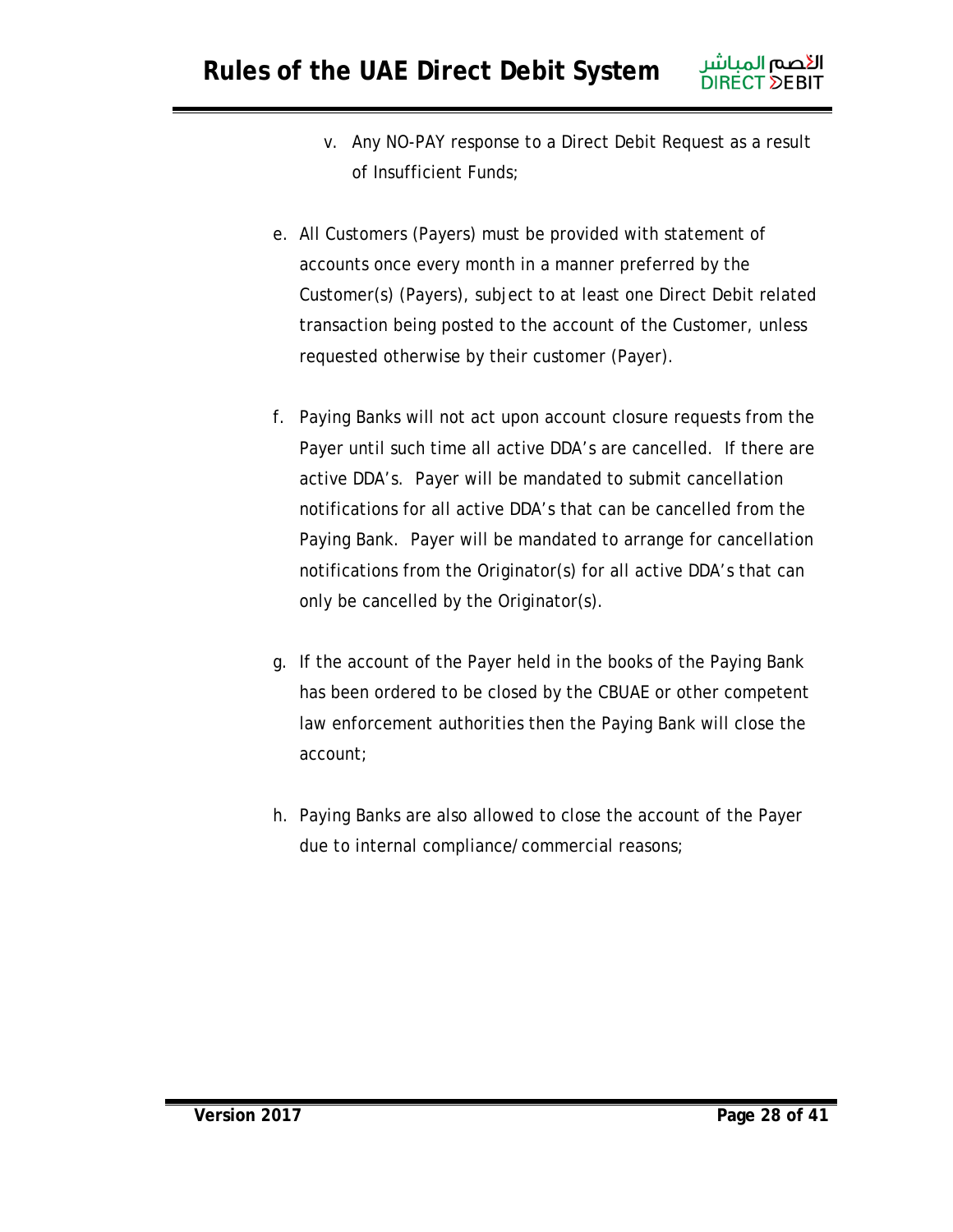## **11. Obligations applicable to all Participants**

- 11.1. Each Participant must conduct periodic audits (at least once every year) to ensure its full compliance with the Rules.
- 11.2. Each Participant must provide the full audit report if so requested by CBUAE.
- 11.3. Each Participant shall seek to resolve disputes with other Participants, Originators and Payers before approaching the CBUAE to activate the dispute Resolution Process, and should co-operate fully and in a timely manner with the CBUAE and other Participants to resolve disputes. The Participant's own documented dispute and error rectification processes should not conflict with Rules or the Dispute Resolution and seek, as far as reasonably practicable, to promote the efficiency of the UAEDDS.
- 11.4. Participants and Originators shall maintain a readily accessible archive of documents relevant to Customers and Originators for at least the minimum period required by applicable UAE law. To the extent that a Participant holds an original DDA, original of an Originator's Indemnity or any original executed Form then it must ensure safe custody of such documents for the minimum required by applicable UAE law and submit them to a court of law and other competent authorities in the UAE if requested, and provide copies of the same when requested by the CBUAE or in response to bona fide requests of other Participants, an Originator or Payer.
- 11.5. The use of codes.
	- a. The CBUAE stipulates codes to be used in connection with processes involved in the UAEDDS. These codes include but are not limited to: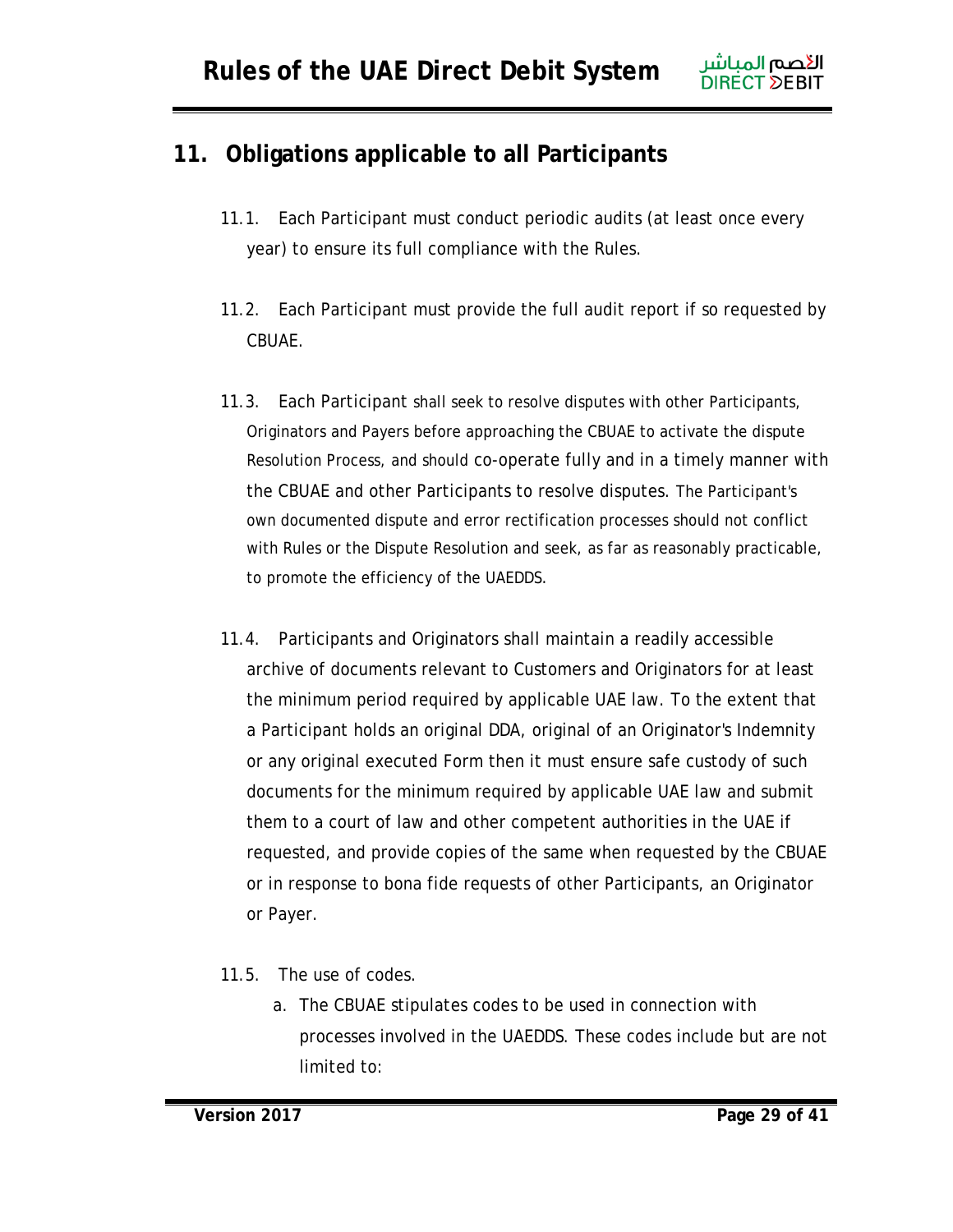- i. OIC Codes, DDA Codes and Funding Accounts; and
- ii. Reason codes in connection with the generation of a PAY or NO-PAY instruction into the UAEDDS by a Paying Bank.
- b. Where a code is stipulated by the CBUAE in a UAEDDS Document or otherwise notified to a Participant, then the Participant is required accurately to use such code in relation to the process assigned to it by the CBUAE.
- 11.6. In accordance with UAE laws, a Participant shall not submit any transaction to the UAEDDS if it knows or should know it to be fraudulent. Such transactions should instead be reported to the relevant authorities via the CBUAE.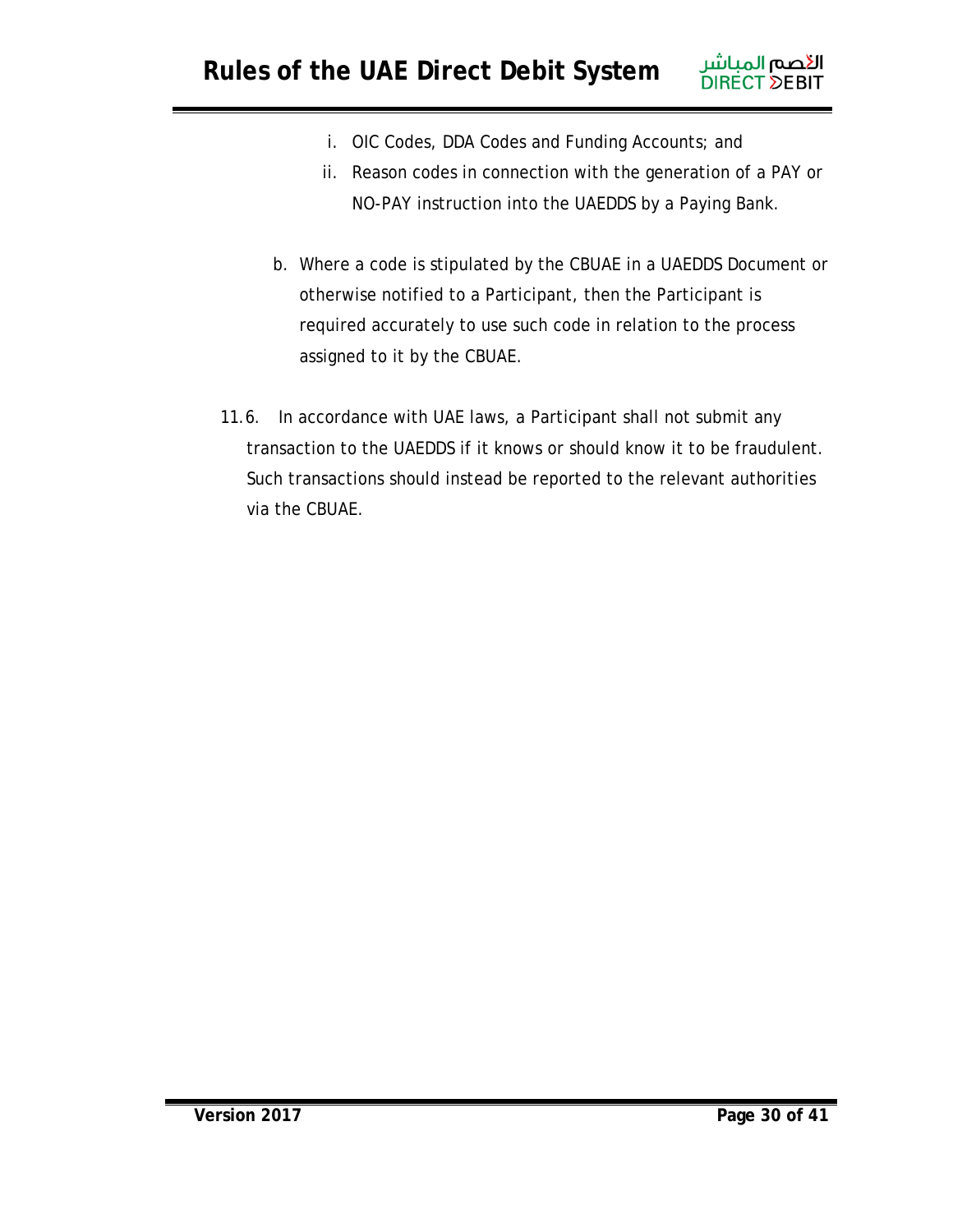## **12. Legal Framework of UAEDDS**

- 12.1. Hierarchy of Laws
	- a. In the case of conflict between laws, rules, regulations and any UAEDDS Document, the UAEDDS will continue to operate on the basis of the following hierarchy:
		- i. the Laws of the UAE;
		- ii. regulations issued by the CBUAE;
		- iii. the Rules; and
		- iv. the Participant Undertaking.
- 12.2. Effect of Insolvency
	- a. In the event of a Participant's insolvency, the CBUAE has the right to net (offset) the Participant's debits and against credits. For this purpose, 'credits' include any funds held in the Participant's current and reserve accounts and other collateral deposited with the CBUAE.
	- b. Participants shall have no right in claiming funds until claims have been offset by the CBUAE.
- 12.3. Force Majeure
	- a. The CBUAE shall use its best efforts to provide the UAEDDS in accordance with its obligations under the terms of the Rules and the Participant Undertaking.
	- b. However neither the CBUAE nor any Participant shall be liable for any act or failure to act caused by events beyond the control of the CBUAE. Such events include, but are not limited to, natural disasters and acts or war.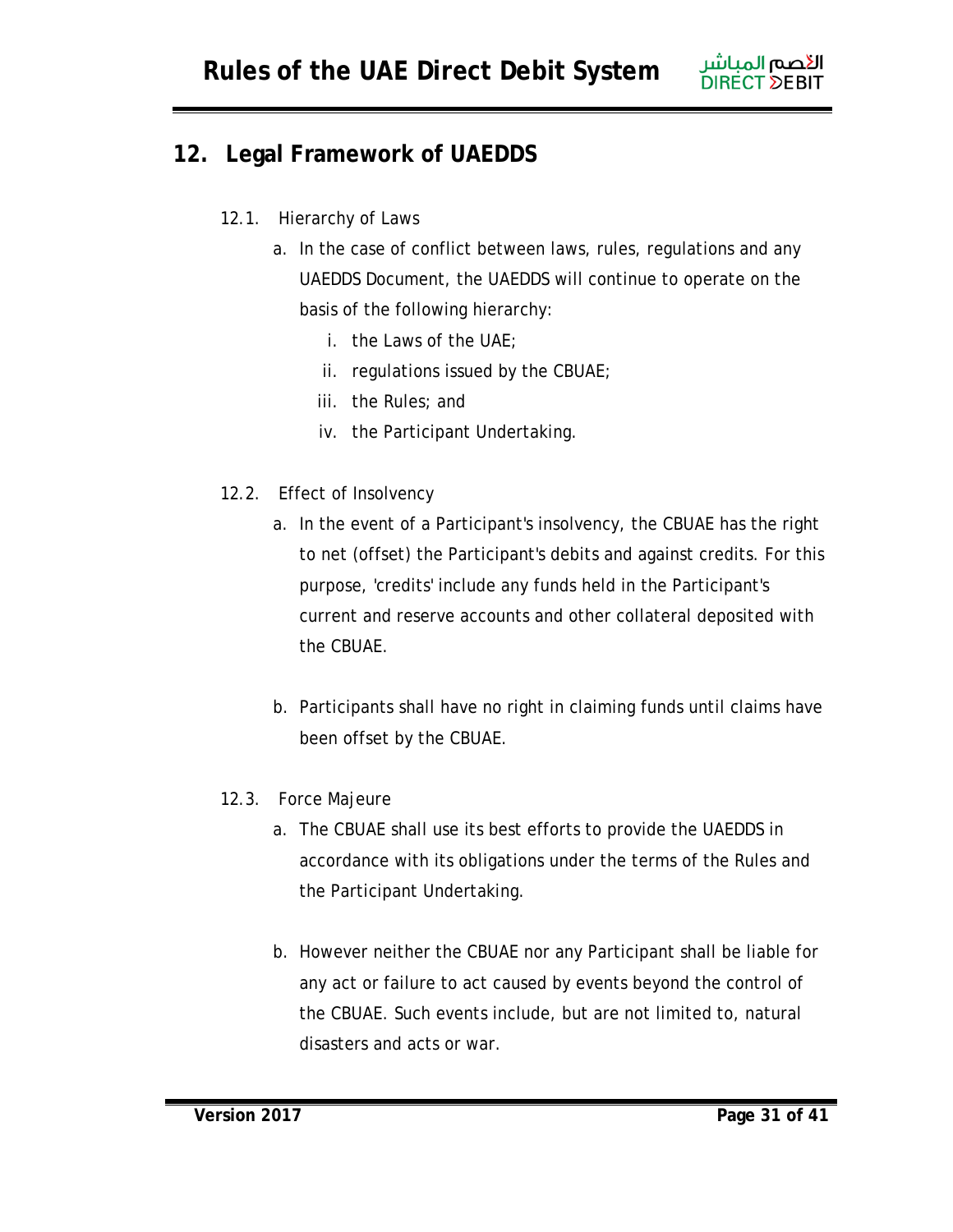- c. CBUAE shall not be liable in any way for the Participant's limitations/ acts / or failure to act in reference to this Clause.
- 12.4. Liability of the CBUAE
	- a. The CBUAE shall not be liable for any direct or indirect damages or loss of revenue, profits, business, and goodwill, direct or indirect consequential loss arising from or with respect to use of the UAEDDS.
	- b. Except in the case of fraud or deliberate mischief, the CBUAE shall not be liable for any act or omission by a member of staff or other agent working on behalf of the CBUAE or for anything done or omitted to be done in the discharge of its objectives and functions.
	- c. Notwithstanding the preceding disclaimer, any liabilities owed by the CBUAE shall be limited to the value of the actual loss incurred.
	- d. Save in the case of fraud or deliberate mischief no action, suit, prosecution or other proceeding shall be brought, instituted or maintained in any court or before any authority against the CBUAE.
- 12.5. Indemnity in favour of the CBUAE and Participants
	- a. Sponsoring Banks and Paying Banks are indemnified by the Originator by way of the Indemnity provided by the Originator.
	- b. The relevant Participant or Originator who causes loss will be primarily liable.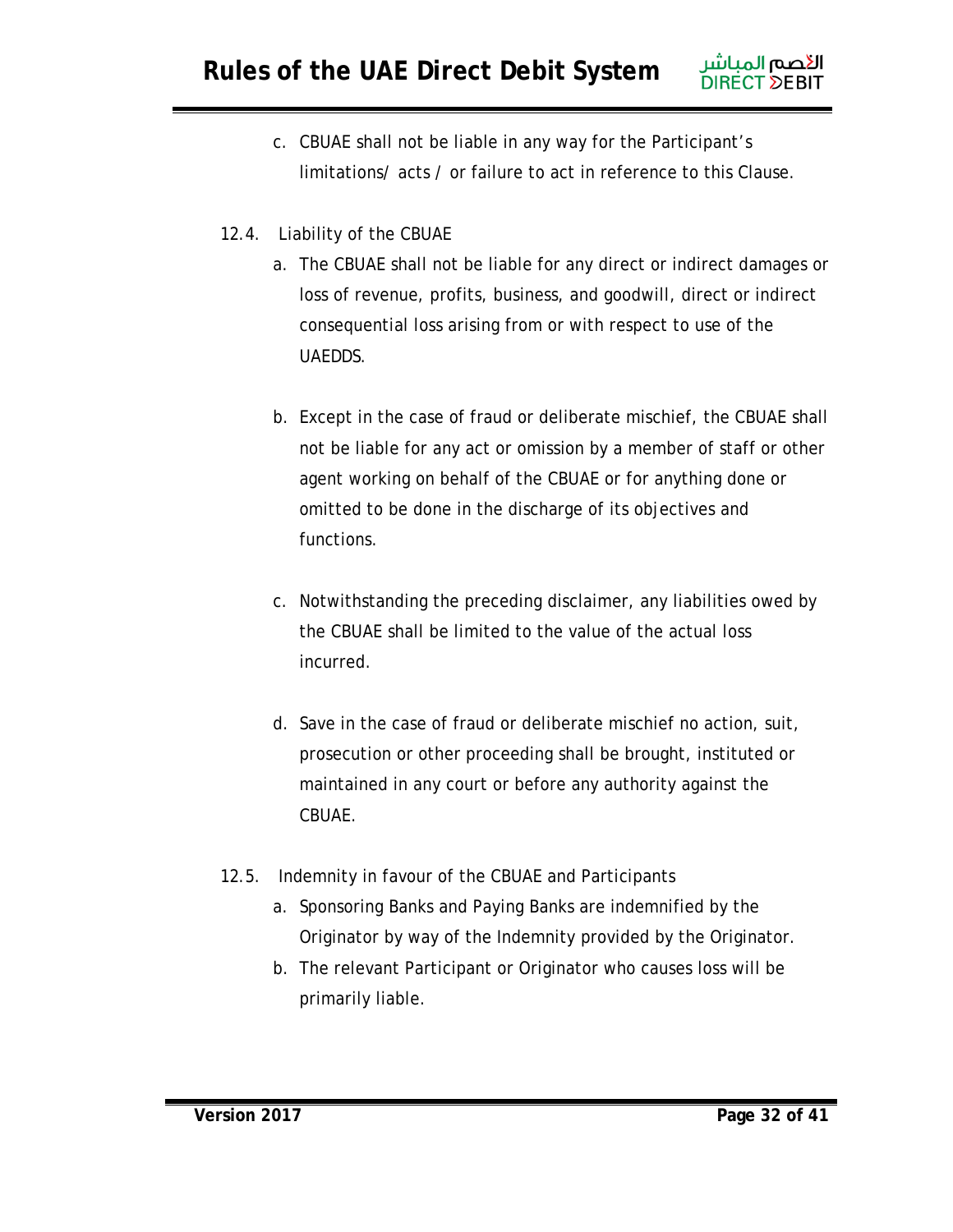- c. No liability will exist in cases where the loss is caused to the CBUAE by virtue of force majeure affecting the relevant party.
- 12.6. Transfer of participation rights
	- a. The applicable' participation rights' of a Participant / Originator as per the Rules shall not be transferable unless approved so in writing by the CBUAE.
- 12.7. Confidentiality
	- a. The CBUAE shall keep confidential any information obtained about a Participant concerning its operation in the UAEDDS. This obligation shall be waived if disclosure is required by law.
	- b. The Participant shall not seek to gain commercial advantage of any information gained through the UAEDDS. Moreover, it shall keep confidential any information concerning other Participants and Payers in respect of the UAEDDS. This (latter) obligation shall be waived if disclosure is required by law.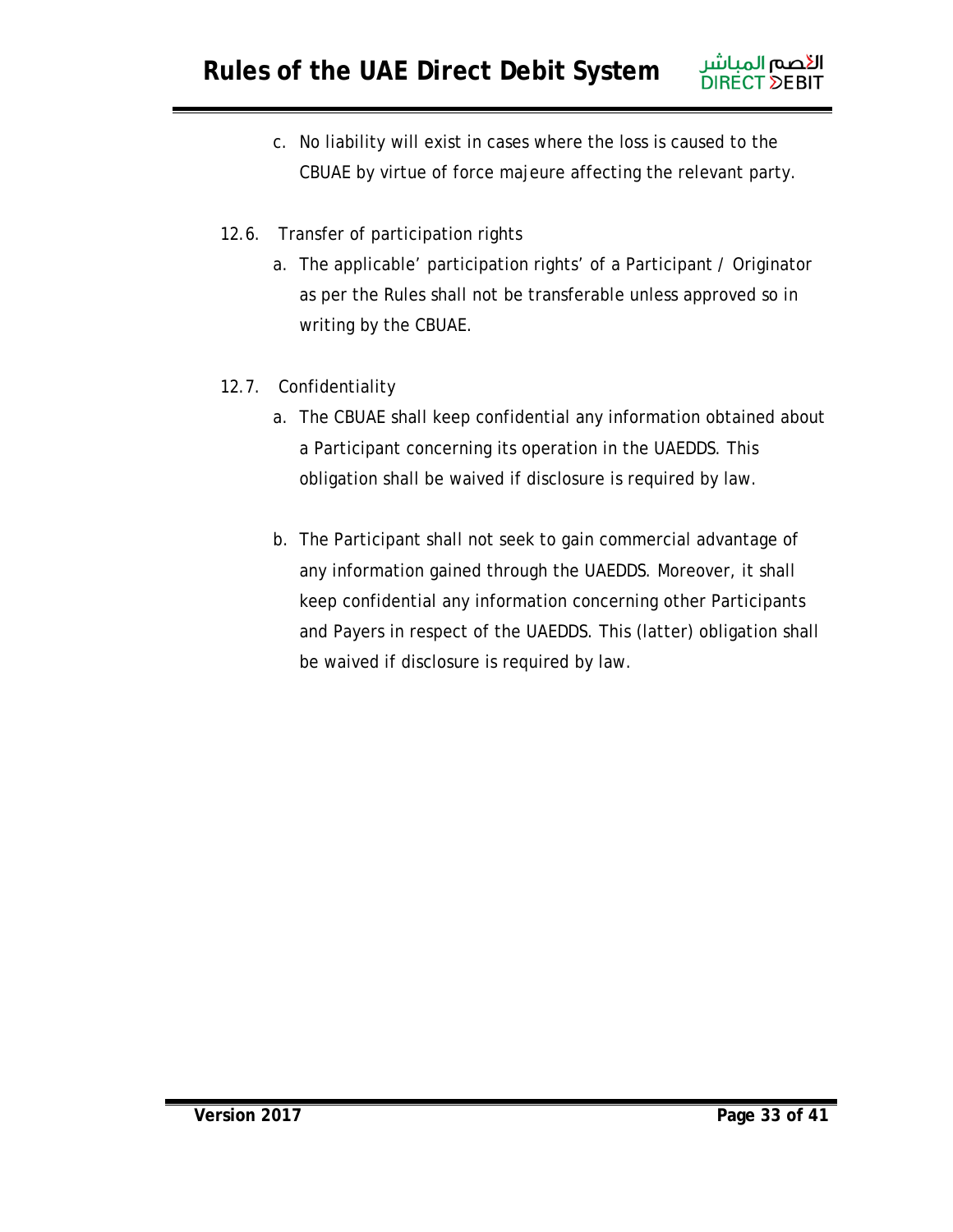### **13. Violation of UAEDDS Rules**

- 13.1. The CBUAE shall initiate an investigation if the Participant is suspected/ has been found to commit a breach of the Rules.
- 13.2. The CBUAE shall promptly notify the Participant of its decision to conduct investigations and (save in the case of extreme urgency) provide the Participant with particulars of the alleged Rule breach.
- 13.3. The CBUAE shall be entitled to gather information from parties relevant parties for the purposes of its investigation. It shall inform the Participant of its intention to do so and provide the Participant with a copy/ transcript (where relevant) of such information.
- 13.4. Prior to issuing its decision upon the alleged breach, the CBUAE shall grant the Participant an opportunity to make representations (both oral and in writing) in respect to its alleged breach.
- 13.5. The PSOU may examine a Participant upon giving the Participant two (2) weeks prior notice in writing.
- 13.6. If the examination by the PSOU or an audit conducted by the Participant reveals weaknesses in the Participant's System then the matter shall be referred to the UAEDDS Management who may recommend remedial action to be taken by the Participant.
- 13.7. If the CBUAE decides that the Participant has breached the Rules, then it may stipulate either one or a combination of the following measures:
	- a. A private warning
	- b. A public censure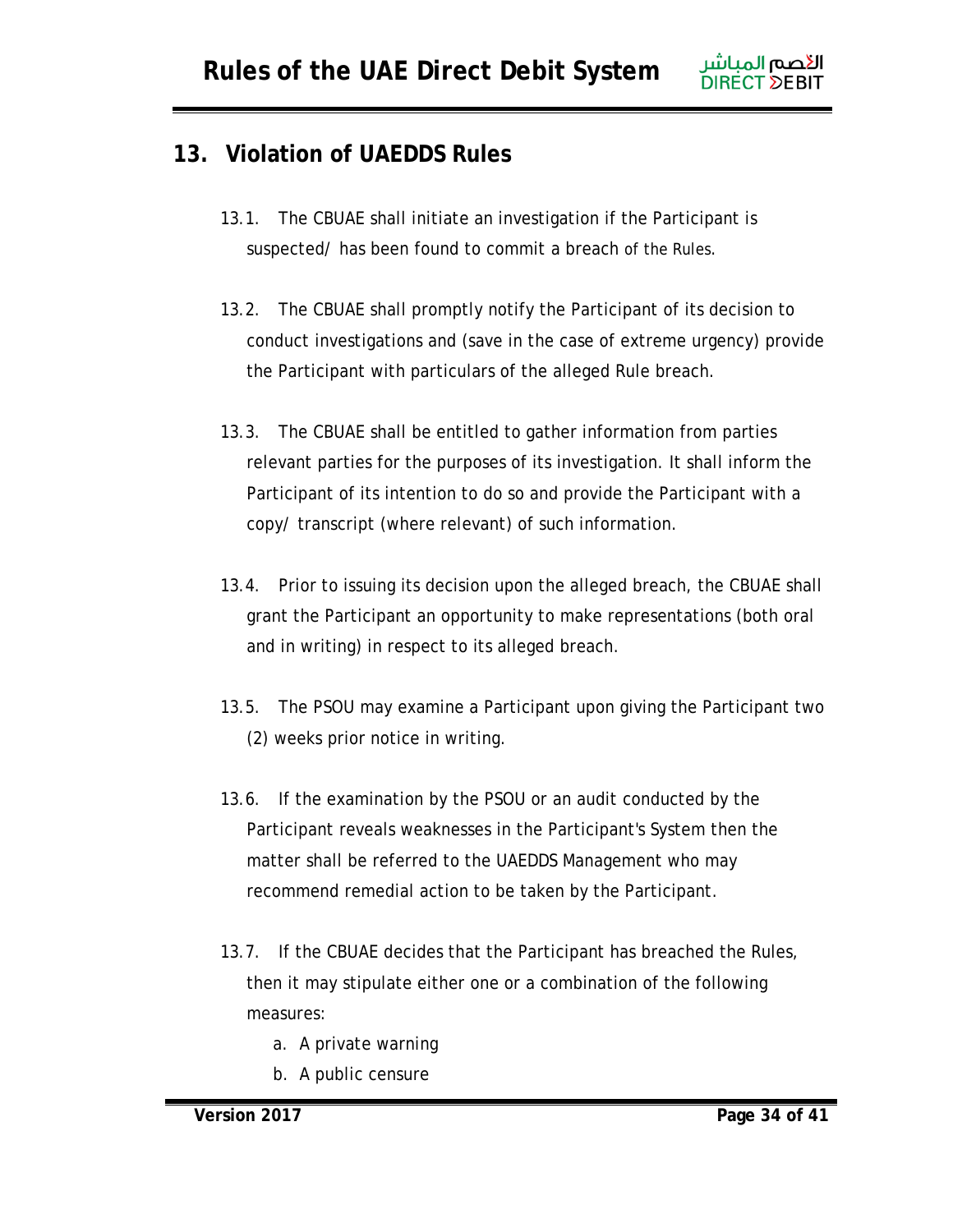- c. Remedial action to ensure future compliance with the Rules
- d. The stipulation of corrective measures to be taken by the Participant in respect to its System
- e. A non-compliance fee may be levied proportionally to losses sustained
- f. The payment of a sum to a Payer, Originatoror another Participant in respect of losses that the CBUAE determines such third party may have suffered attributable to the breach of the Rules by the Participant.
- g. Suspension either indefinitely or for a specified period of the Participant from being connected to the UAEDDS and offering services to Payers or Originatorsin connection with the UAEDDS.
- 13.8. If the Participant fails properly to implement the recommended remedial action within the stipulated timescale, then the matter shall be referred to the CBUAE to determine the appropriate corrective measures.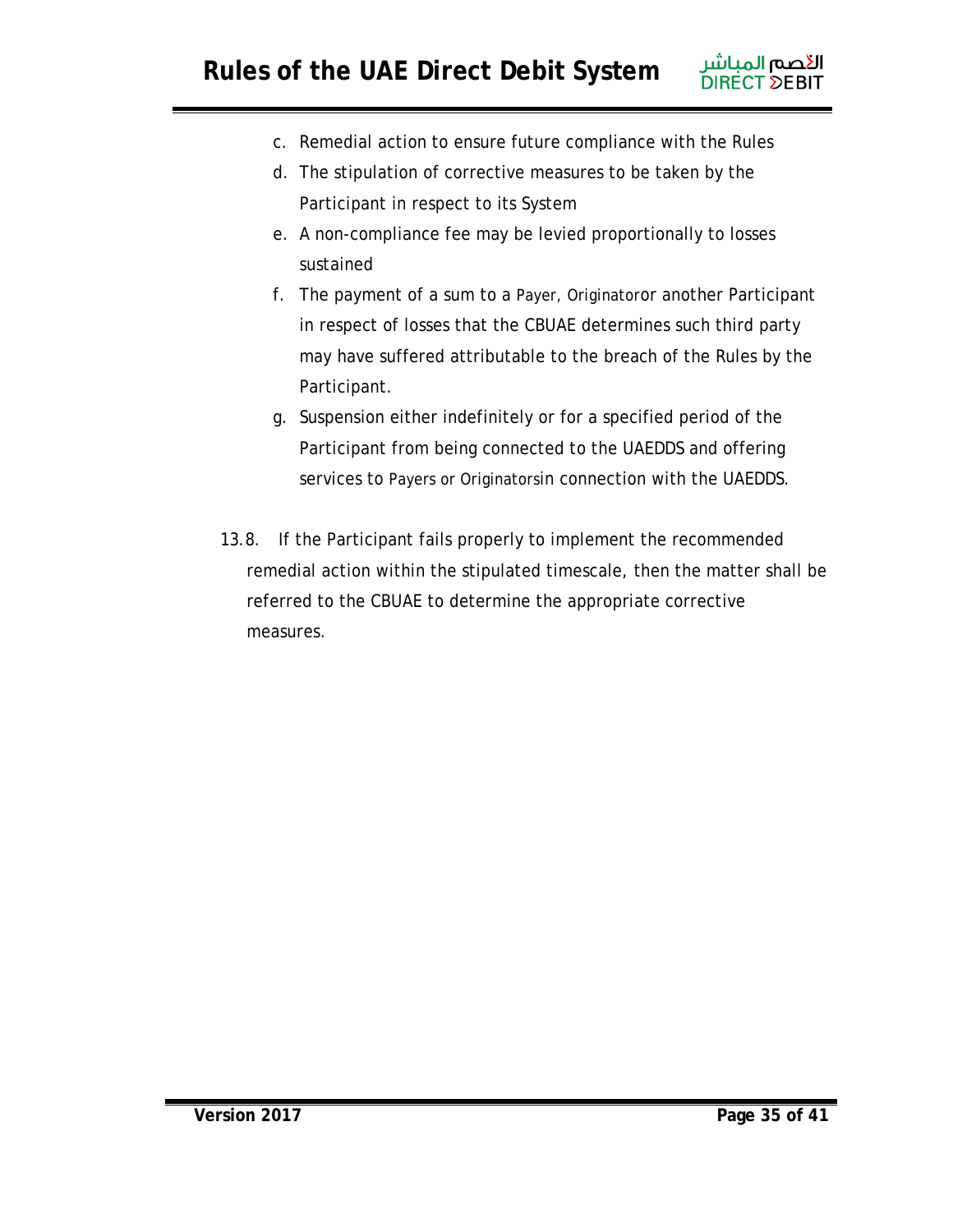#### **14. Miscellaneous**

#### **14.1. Unpaid Direct Debits**

- a. Direct Debits may only be returned unpaid by the Paying Bank using the pre-defined Unpaid Reason Codes as specified in the UAEDDS Systems Specification Manual.
- b. All unpaid Direct Debits must be returned electronically to the Sponsoring Bank using the pre-defined message formats as specified in the UAEDDS Systems Specification Manual.
- c. A Paying Bank is not permitted to return a Direct Debit unpaid after the day upon which the direct debit is presented for payment on the Payer's account, except in exceptional circumstances. Such circumstances would be regarded as applying in the event that the Paying Bank's electronic systems have failed, in which case the Paying Bank is required to ensure that the Central Bank is informed of the Paying Bank's inability to return unpaid Direct Debits prior to the business day when the Direct Debits were presented.

#### **14.2. Sponsoring Bank**

- a. The Sponsoring Bank shall provide to the Originator an automated report of returned unpaid Direct Debits relating to that Originator.
- b. The Sponsoring Bank is required to process a NO-PAY response on the day of its receipt.

#### **14.3. Originator**

a. If a Direct Debit is returned unpaid,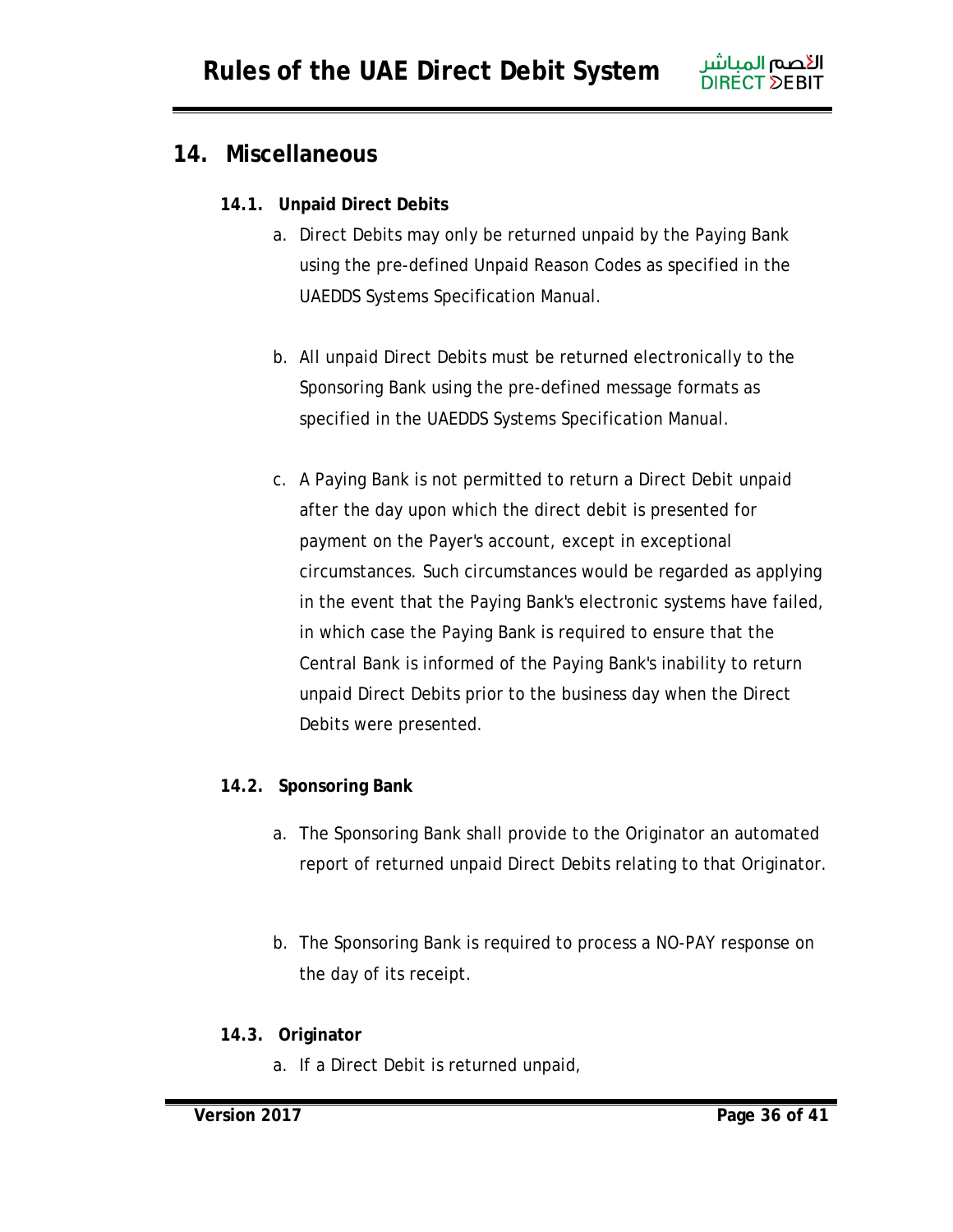- i. The Originator is not permitted to amalgamate the amount of such unpaid Direct Debit with future Direct Debit Payments unless advance notice thereof is given to the Payer.
- ii. Such amalgamated amount must be less than the maximum amount specified in the DDA for a variable payment.
- iii. Amalgamation is not permitted with respect to fixed amount Direct Debits.
- **14.4. Re-presentation of Unpaid Direct Debit** 
	- a. In the event that Originator instructs the Sponsoring Bank to represent a Direct Debit that has been returned unpaid:
		- i. the amount of the re-presented Direct Debit must be equal to the corresponding unpaid Direct Debit;
		- ii. the same Direct Debit reference number must be quoted; and
		- iii. the maximum number of re-presentations of the same Direct Debit is not restricted to any maximum number
		- iv. no charges can be applied to the account of the customer for any represented unpaid direct debits being returned again for any of the permitted reasons.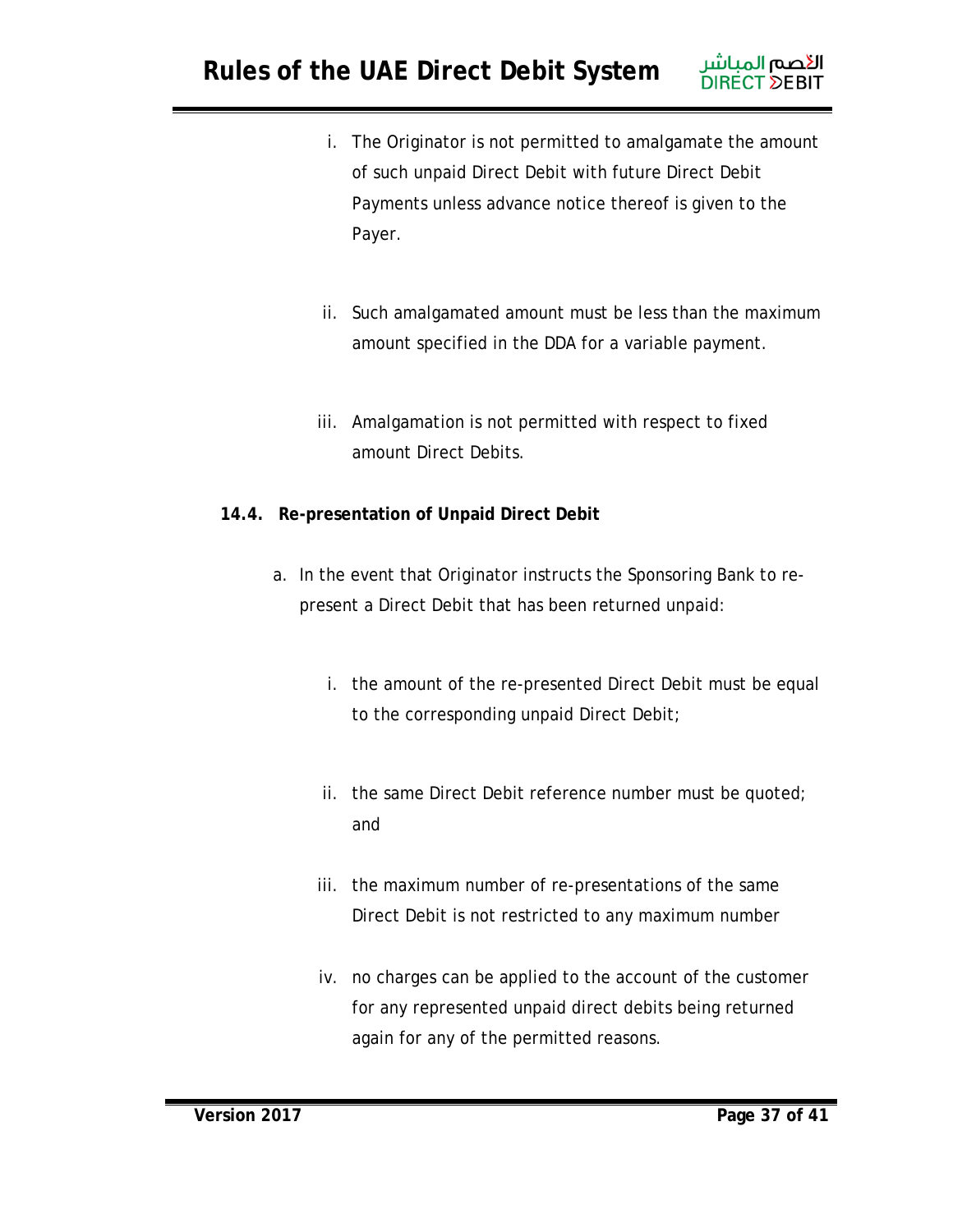## **Appendix A: Fees and Charges**

The CBUAE may raise standard processing fees and impose other charges in respect of additional services or non-compliance with these Rules. See the latest version of the document entitled

*UAEDDS AUX001 - UAEDDS CHARGES.doc* for details of fees and charges.

The CBUAE reserves the right to alter existing fees and charges and to apply new fees and charges in the future.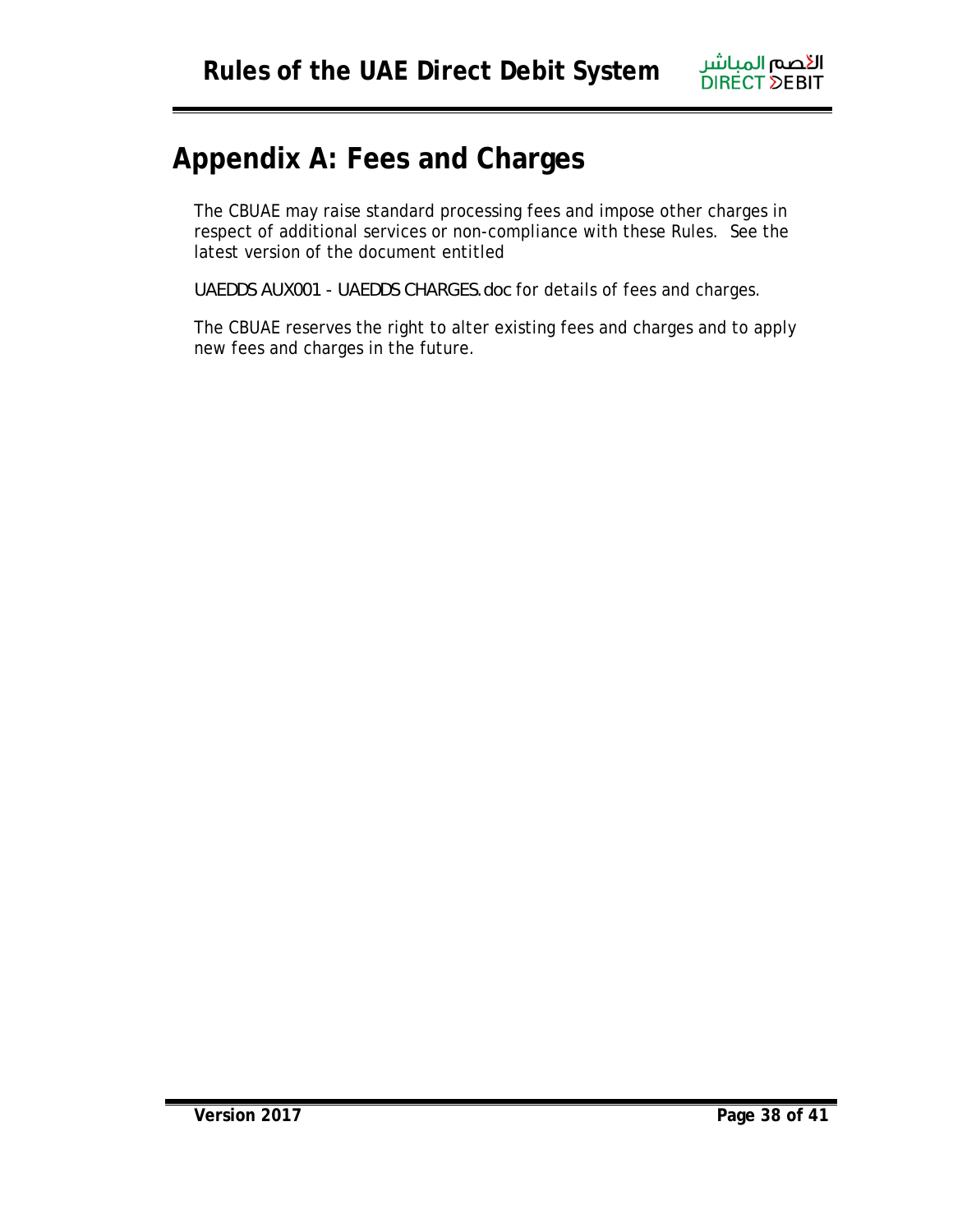# **Appendix B: Contact Points**

All queries relating to the UAEDDS service should be referred to:

**UAEDDS Help Desk** 

**Payment Systems Operations Division** 

**CBUAE of the UAE** 

**PO Box 854** 

**Abu Dhabi** 

Or by email to:

banking@cbuae.gov.ae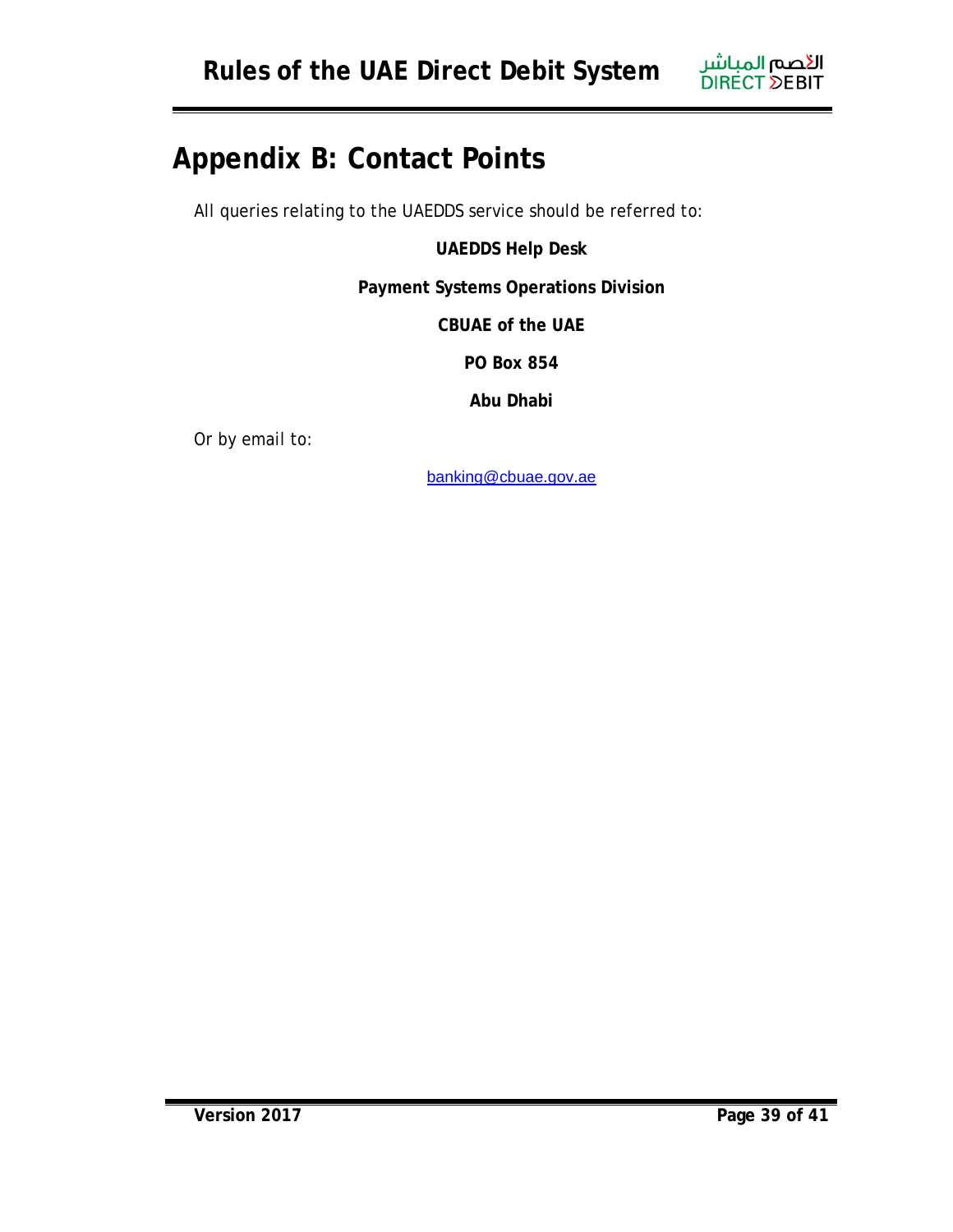## **Appendix C: Reference Documents**

- UAEDDS AUX001 UAEDDS CHARGES
- UAEDDS AUX002 UAEDDS MANDATED TATs
- UAEDDS AUX003 UAEDDS ORIGINATOR REGISTRATION AND CONFORMITY REVIEW
- UAEDDS AUX004 UAEDDS HANDLING OF PARTIAL SETTLEMENTS AND ASSOCIATED REPRESENTMENTS
- UAEDDS AUX005 UAEDDS CLAIMS AND COUNTER CLAIMS
- UAEDDS AUX006 UAEDDS DISPUTE RESOLUTION PROCESS
- UAEDDS AUX007 UAEDDS OIC-DDAPC-FAC
- UAEDDS AUX008 UAEDDS DD300 AMENDMENT FORMS AND FIELDS
- UAEDDS AUX009 UAEDDS RECONCILIATION
- UAEDDS AUX010 UAEDDS SETTING UP DDA FOR EXISITING LOANS-FINANCES-CREDITCARDS
- UAEDDS AUX011 UAEDDS DDA Frequency Validations in DDR Processing
- UAEDDS AUX012 UAEDDS DDA Dormancy Rules in DDR Processing
- UAEDDS AUX013 UAEDDS Switching Sponsoring Banks in DDA Processing
- UAEDDS AUX014 UAEDDS Impact of Mergers and Acquisitions in DDA and DDR Processing
- UAEDDS AUX100 UAEDDS HANDLING OF OFF-US REPRESENTMENTS
- UAEDDS AUX900 UAEDDS DATA DOWNLOADS
- UAEDDS AUX998 Guideline Document for Pre-Approved DDA in UAEDDS
- UAEDDS AUX999 Guideline Document on Alternate Channels for UAEDDS
- UAEDDS SSM